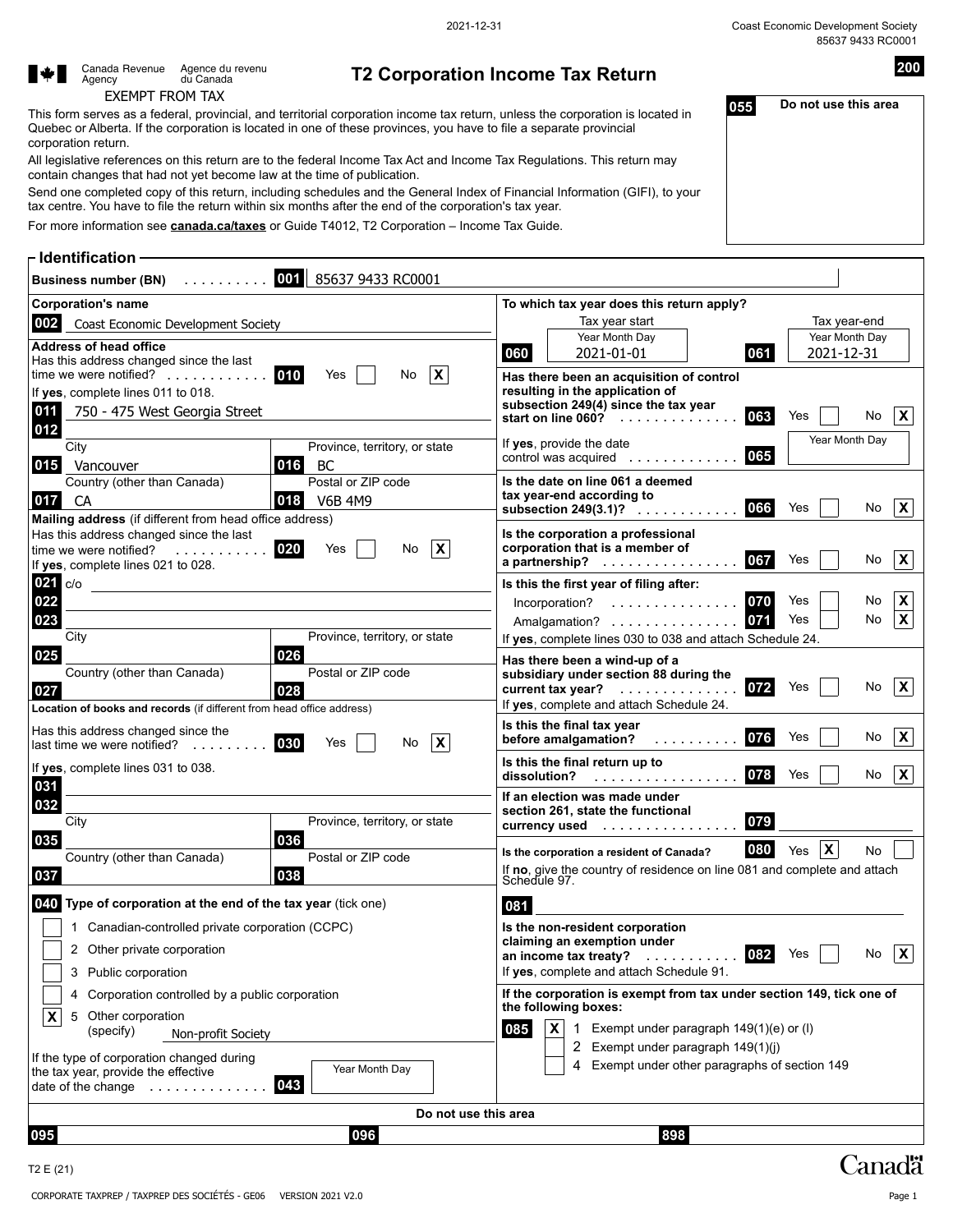| Schedules - Answer the following questions. For each yes response, attach the schedule to the T2 return, unless otherwise instructed.                                                                                                                                                                                                                                                                                                                                                     |                                  | Yes Schedule   |
|-------------------------------------------------------------------------------------------------------------------------------------------------------------------------------------------------------------------------------------------------------------------------------------------------------------------------------------------------------------------------------------------------------------------------------------------------------------------------------------------|----------------------------------|----------------|
| Is the corporation related to any other corporations?                                                                                                                                                                                                                                                                                                                                                                                                                                     | 150                              | 9              |
| Is the corporation an associated CCPC?                                                                                                                                                                                                                                                                                                                                                                                                                                                    | 160                              | 23             |
| Is the corporation an associated CCPC that is claiming the expenditure limit?                                                                                                                                                                                                                                                                                                                                                                                                             | 161                              | 49             |
| Does the corporation have any non-resident shareholders who own voting shares?                                                                                                                                                                                                                                                                                                                                                                                                            | 151                              | 19             |
| Has the corporation had any transactions, including section 85 transfers, with its shareholders, officers, or employees,                                                                                                                                                                                                                                                                                                                                                                  |                                  |                |
| other than transactions in the ordinary course of business? Exclude non-arm's length transactions with non-residents<br>.                                                                                                                                                                                                                                                                                                                                                                 | 162                              | 11             |
| If you answered yes to the above question, and the transaction was between corporations not dealing at arm's length,<br>were all or substantially all of the assets of the transferor disposed of to the transferee?                                                                                                                                                                                                                                                                      | 163                              | 44             |
| Has the corporation paid any royalties, management fees, or other similar payments to residents of Canada?<br>.                                                                                                                                                                                                                                                                                                                                                                           | 164                              | 14             |
| Is the corporation claiming a deduction for payments to a type of employee benefit plan?                                                                                                                                                                                                                                                                                                                                                                                                  | 165                              | 15             |
| Is the corporation claiming a loss or deduction from a tax shelter?                                                                                                                                                                                                                                                                                                                                                                                                                       | 166                              | T5004          |
| Is the corporation a member of a partnership for which a partnership account number has been assigned?                                                                                                                                                                                                                                                                                                                                                                                    | 167                              | T5013          |
| Did the corporation, a foreign affiliate controlled by the corporation, or any other corporation or trust that did not deal at arm's length<br>with the corporation have a beneficial interest in a non-resident discretionary trust (without reference to section 94)?<br>.                                                                                                                                                                                                              | 168                              | 22             |
| Did the corporation own any shares in one or more foreign affiliates in the tax year?                                                                                                                                                                                                                                                                                                                                                                                                     | 169                              | 25             |
| Has the corporation made any payments to non-residents of Canada under subsections 202(1) and/or 105(1) of<br>the Income Tax Regulations?                                                                                                                                                                                                                                                                                                                                                 | 170                              | 29             |
| Did the corporation have a total amount over CAN\$1 million of reportable transactions with non-arm's length non-residents?                                                                                                                                                                                                                                                                                                                                                               | 171                              | T106           |
| For private corporations: Does the corporation have any shareholders who own 10% or more of the corporation's                                                                                                                                                                                                                                                                                                                                                                             |                                  |                |
| common and/or preferred shares?                                                                                                                                                                                                                                                                                                                                                                                                                                                           | 173                              | 50             |
| Has the corporation made payments to, or received amounts from, a retirement compensation plan arrangement during the year?<br>$\ldots$ .                                                                                                                                                                                                                                                                                                                                                 | 172                              |                |
| Does the corporation earn income from one or more Internet web pages or websites?                                                                                                                                                                                                                                                                                                                                                                                                         | 180                              | 88             |
| Is the net income/loss shown on the financial statements different from the net income/loss for income tax purposes?<br>.                                                                                                                                                                                                                                                                                                                                                                 | $\pmb{\mathsf{X}}$<br>201        | 1              |
| Has the corporation made any charitable donations; gifts of cultural or ecological property; or gifts of medicine?<br>.                                                                                                                                                                                                                                                                                                                                                                   | 202                              | $\overline{2}$ |
| Has the corporation received any dividends or paid any taxable dividends for purposes of the dividend refund?<br>.                                                                                                                                                                                                                                                                                                                                                                        | 203                              | 3              |
| Is the corporation claiming any type of losses?                                                                                                                                                                                                                                                                                                                                                                                                                                           | $\boldsymbol{\mathsf{X}}$<br>204 | 4              |
| Is the corporation claiming a provincial or territorial tax credit or does it have a permanent establishment<br>in more than one jurisdiction?                                                                                                                                                                                                                                                                                                                                            | 205                              | 5              |
| Has the corporation realized any capital gains or incurred any capital losses during the tax year?                                                                                                                                                                                                                                                                                                                                                                                        | 206                              | 6              |
| i) Is the corporation a CCPC and reporting a) income or loss from property (other than dividends deductible on line 320 of the T2 return), b)                                                                                                                                                                                                                                                                                                                                             |                                  |                |
| income from a partnership, c) income from a foreign business, d) income from a personal services business, e) income referred to in clause<br>125(1)(a)(i)(C) or 125(1)(a)(i)(B), f) aggregate investment income as defined in subsection 129(4), or g) an amount assigned to it under<br>subsection 125(3.2) or 125(8); or<br>ii) Is the corporation a member of a partnership and assigning its specified partnership business limit to a designated member under<br>subsection 125(8)? | 207                              | 7              |
| Does the corporation have any property that is eligible for capital cost allowance?                                                                                                                                                                                                                                                                                                                                                                                                       | 208                              | 8              |
| Does the corporation have any resource-related deductions?                                                                                                                                                                                                                                                                                                                                                                                                                                | 212                              | 12             |
| Is the corporation claiming deductible reserves?                                                                                                                                                                                                                                                                                                                                                                                                                                          | 213                              | 13             |
| Is the corporation claiming a patronage dividend deduction?                                                                                                                                                                                                                                                                                                                                                                                                                               | 216                              | 16             |
| Is the corporation a credit union claiming a deduction for allocations in proportion to borrowing or a provincial credit union tax reduction?                                                                                                                                                                                                                                                                                                                                             | 217                              | 17             |
| Is the corporation an investment corporation or a mutual fund corporation?                                                                                                                                                                                                                                                                                                                                                                                                                | 218                              | 18             |
| Is the corporation carrying on business in Canada as a non-resident corporation?                                                                                                                                                                                                                                                                                                                                                                                                          | 220                              | 20             |
|                                                                                                                                                                                                                                                                                                                                                                                                                                                                                           | 221                              | 21             |
| Does the corporation have any Canadian manufacturing and processing profits?                                                                                                                                                                                                                                                                                                                                                                                                              | 227                              | 27             |
| Is the corporation claiming an investment tax credit?                                                                                                                                                                                                                                                                                                                                                                                                                                     | <b>231</b>                       | 31             |
|                                                                                                                                                                                                                                                                                                                                                                                                                                                                                           | 232                              | T661           |
| Is the total taxable capital employed in Canada of the corporation and its related corporations over \$10,000,000? 233                                                                                                                                                                                                                                                                                                                                                                    | X                                | 33/34/35       |
| Is the total taxable capital employed in Canada of the corporation and its associated corporations over \$10,000,000?                                                                                                                                                                                                                                                                                                                                                                     | $\overline{\mathbf{X}}$<br>234   |                |
| Is the corporation subject to gross Part VI tax on capital of financial institutions?                                                                                                                                                                                                                                                                                                                                                                                                     | 238                              | 38             |
| Is the corporation claiming a Part I tax credit?                                                                                                                                                                                                                                                                                                                                                                                                                                          | 242                              | 42             |
| Is the corporation subject to Part IV.1 tax on dividends received on taxable preferred shares or Part VI.1 tax on dividends paid?                                                                                                                                                                                                                                                                                                                                                         | 243                              | 43             |
| Is the corporation agreeing to a transfer of the liability for Part VI.1 tax?                                                                                                                                                                                                                                                                                                                                                                                                             | 244                              | 45             |
| For financial institutions: Is the corporation a member of a related group of financial institutions with one or<br>more members subject to gross Part VI tax?                                                                                                                                                                                                                                                                                                                            | l 250                            | 39             |
| Is the corporation claiming a Canadian film or video production tax credit?                                                                                                                                                                                                                                                                                                                                                                                                               | 253                              | T1131          |
| Is the corporation claiming a film or video production services tax credit?                                                                                                                                                                                                                                                                                                                                                                                                               | 254                              | T1177          |
| Is the corporation claiming a Canadian journalism labour tax credit?                                                                                                                                                                                                                                                                                                                                                                                                                      | 272<br>255                       | 58             |

**Attachments**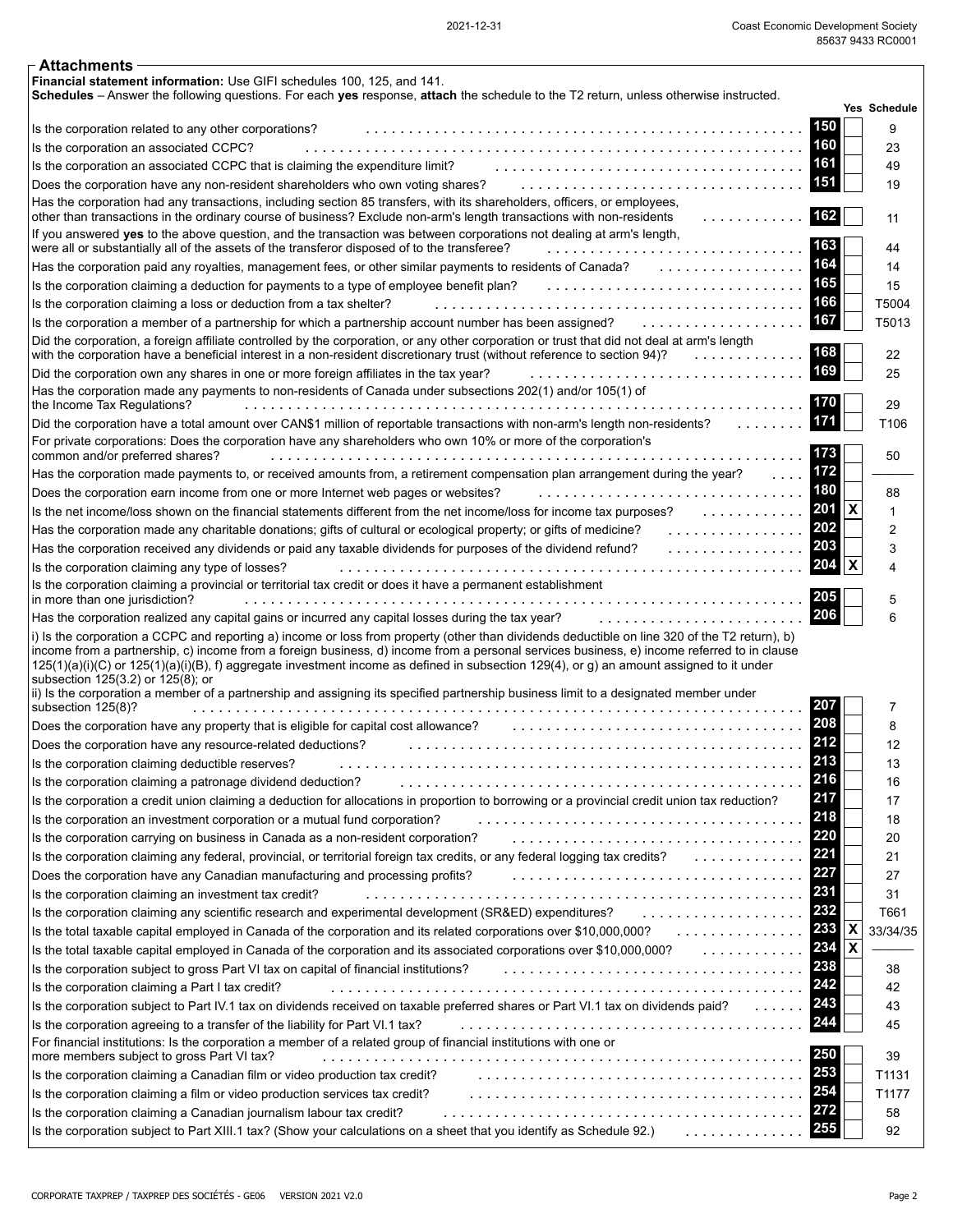2021-12-31 Coast Economic Development Society 85637 9433 RC0001

| 2021-12-31 |  |
|------------|--|

| $\mathop{\rule[1pt]{.5pt}{0.5pt}\mathsf{--}}$ Attachments (continued) $\cdot$                                                                                                                                                                                                                                          | Yes Schedule                    |
|------------------------------------------------------------------------------------------------------------------------------------------------------------------------------------------------------------------------------------------------------------------------------------------------------------------------|---------------------------------|
| 271<br>Did the corporation have any foreign affiliates in the tax year?                                                                                                                                                                                                                                                | T1134                           |
| Did the corporation own or hold specified foreign property where the total cost amount of all such property, at any time in the year, was<br>259<br>more than CAN\$100,000?                                                                                                                                            | T1135                           |
| 260<br>Did the corporation transfer or loan property to a non-resident trust?                                                                                                                                                                                                                                          | T1141                           |
| 261<br>Did the corporation receive a distribution from or was it indebted to a non-resident trust in the year?                                                                                                                                                                                                         | T1142                           |
| 262<br>Has the corporation entered into an agreement to allocate assistance for SR&ED carried out in Canada?                                                                                                                                                                                                           | T1145                           |
| 263<br>Has the corporation entered into an agreement to transfer qualified expenditures incurred in respect of SR&ED contracts?<br>.                                                                                                                                                                                   | T1146                           |
| 264<br>Has the corporation entered into an agreement with other associated corporations for salary or wages of specified employees for SR&ED?                                                                                                                                                                          | T1174                           |
| 265<br>Did the corporation pay taxable dividends (other than capital gains dividends) in the tax year?                                                                                                                                                                                                                 | 55                              |
| 266<br>Has the corporation made an election under subsection 89(11) not to be a CCPC?                                                                                                                                                                                                                                  | T2002                           |
| 267<br>Has the corporation revoked any previous election made under subsection 89(11)?                                                                                                                                                                                                                                 | T2002                           |
| Did the corporation (CCPC or deposit insurance corporation (DIC)) pay eligible dividends, or did its<br>268<br>general rate income pool (GRIP) change in the tax year?<br>269<br>Did the corporation (other than a CCPC or DIC) pay eligible dividends, or did its low rate income pool (LRIP) change in the tax year? | 53<br>54                        |
| $\mathsf{\Gamma}$ Additional information $\mathsf{\Gamma}$                                                                                                                                                                                                                                                             |                                 |
| 270<br>Yes<br>Did the corporation use the International Financial Reporting Standards (IFRS) when it prepared its financial statements?                                                                                                                                                                                | $\boldsymbol{\mathsf{x}}$<br>No |
| 280<br>Yes                                                                                                                                                                                                                                                                                                             | No<br>$\mathsf{X}$              |
| Is the corporation inactive?                                                                                                                                                                                                                                                                                           |                                 |
| What is the corporation's main<br>revenue-generating business activity? 523990<br>All Other Financial Investment Activities                                                                                                                                                                                            |                                 |
| Specify the principal products mined, manufactured,<br>284<br>285<br>Investments                                                                                                                                                                                                                                       | 100.000 %                       |
| sold, constructed, or services provided, giving the<br>286<br>287                                                                                                                                                                                                                                                      | %                               |
| approximate percentage of the total revenue that each<br>288<br>289<br>product or service represents.                                                                                                                                                                                                                  | $\%$                            |
|                                                                                                                                                                                                                                                                                                                        |                                 |
| 291<br>Yes<br>Did the corporation immigrate to Canada during the tax year?                                                                                                                                                                                                                                             | $\boldsymbol{\mathsf{x}}$<br>No |
| 292<br>Yes<br>Did the corporation emigrate from Canada during the tax year?                                                                                                                                                                                                                                            | X<br>No                         |
| 293<br>Yes<br>Do you want to be considered as a quarterly instalment remitter if you are eligible?                                                                                                                                                                                                                     | No                              |
| Year Month Day<br>If the corporation was eligible to remit instalments on a quarterly basis for part of the tax year, provide<br>294<br>the date the corporation ceased to be eligible                                                                                                                                 |                                 |
| 295<br>Yes<br>If the corporation's major business activity is construction, did you have any subcontractors during the tax year?<br>$\mathcal{L}$ . The set of the set of $\mathcal{L}$                                                                                                                                | No                              |
| $\mathop{\mathsf{~\bar{}}}\nolimits$ Taxable income                                                                                                                                                                                                                                                                    |                                 |
| 300<br>Net income or (loss) for income tax purposes from Schedule 1, financial statements, or GIFI<br>.                                                                                                                                                                                                                | $-1,425,252$ A                  |
| Deduct:                                                                                                                                                                                                                                                                                                                |                                 |
| 311<br>Charitable donations from Schedule 2                                                                                                                                                                                                                                                                            |                                 |
| 313<br>Cultural gifts from Schedule 2                                                                                                                                                                                                                                                                                  |                                 |
| 314<br>Ecological gifts from Schedule 2                                                                                                                                                                                                                                                                                |                                 |
| 315<br>Gifts of medicine made before March 22, 2017, from Schedule 2<br>Taxable dividends deductible under section 112 or 113, or subsection 138(6)                                                                                                                                                                    |                                 |
| 320<br>from Schedule 3                                                                                                                                                                                                                                                                                                 |                                 |
| 325<br>Part VI.1 tax deduction*                                                                                                                                                                                                                                                                                        |                                 |
| 331<br>Non-capital losses of previous tax years from Schedule 4<br>.                                                                                                                                                                                                                                                   |                                 |
| 332<br>Net capital losses of previous tax years from Schedule 4<br>.                                                                                                                                                                                                                                                   |                                 |
| 333<br>Restricted farm losses of previous tax years from Schedule 4<br>.                                                                                                                                                                                                                                               |                                 |
| 334<br>Farm losses of previous tax years from Schedule 4                                                                                                                                                                                                                                                               |                                 |
| 335<br>Limited partnership losses of previous tax years from Schedule 4<br>Taxable capital gains or taxable dividends allocated from<br>340<br>a central credit union                                                                                                                                                  |                                 |
| $\cdots$<br>350                                                                                                                                                                                                                                                                                                        |                                 |
| Prospector's and grubstaker's shares<br>352                                                                                                                                                                                                                                                                            |                                 |
| Employer deduction for non-qualified securities                                                                                                                                                                                                                                                                        |                                 |
| Subtotal                                                                                                                                                                                                                                                                                                               | в                               |
| Subtotal (amount A minus amount B) (if negative, enter "0"<br>355                                                                                                                                                                                                                                                      | С                               |
| Section 110.5 additions or subparagraph 115(1)(a)(vii) additions<br>360                                                                                                                                                                                                                                                | D                               |
| Taxable income (amount C plus amount D)                                                                                                                                                                                                                                                                                |                                 |
| Taxable income for the year from a personal services business                                                                                                                                                                                                                                                          | Z.1                             |
| This amount is equal to 3.5 times the Part VI.1 tax payable at line 724 on page 9.                                                                                                                                                                                                                                     |                                 |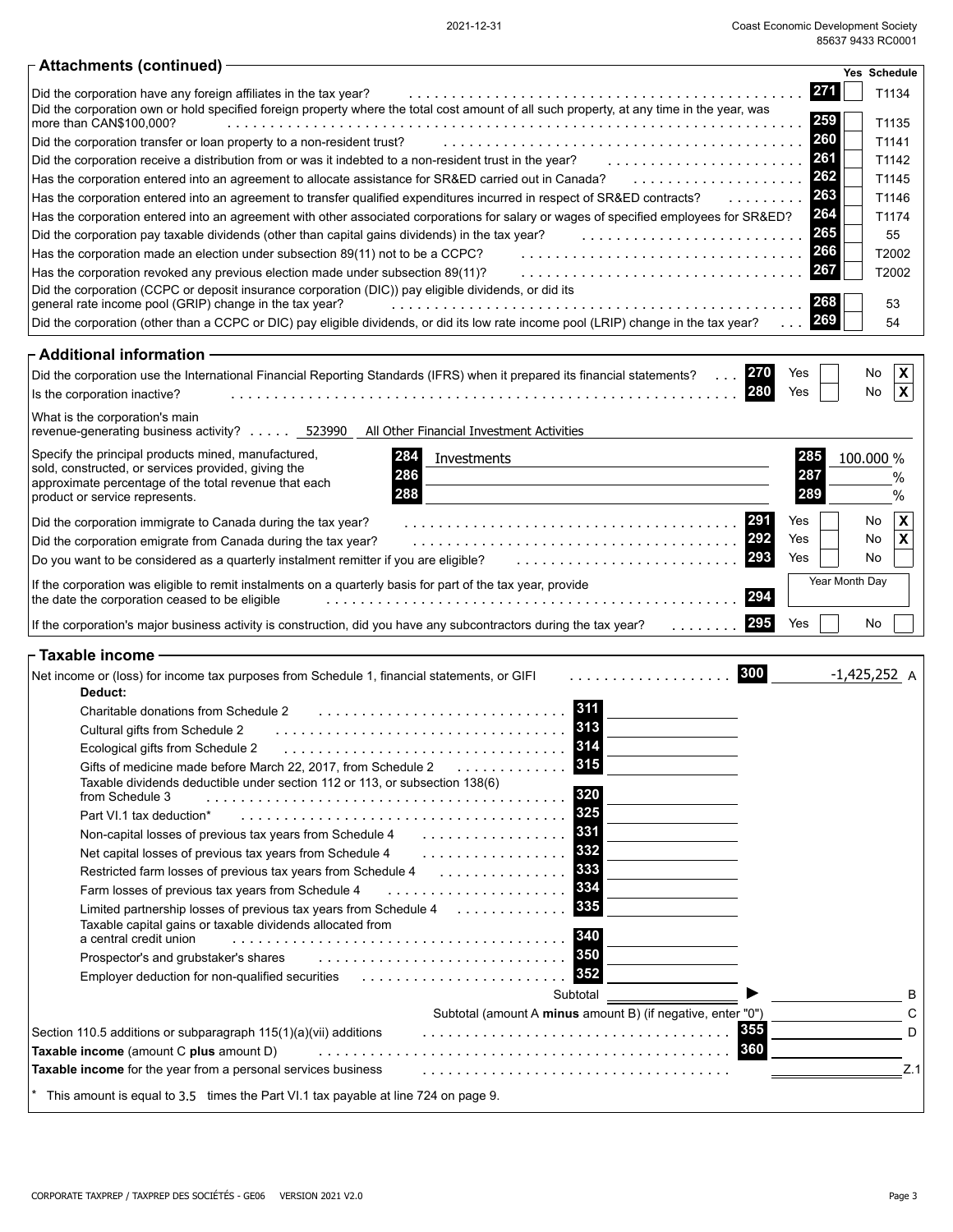|  | 2021-12-31 |  |
|--|------------|--|
|  |            |  |

| − Small business deduction <sup>-</sup>                                                                                                                                                                                                                                                                                                                                                                                                                                                                                                                                                                                                                                                                                                                                                                                                                                                                                                                 |                                                                                          |                                                                                                       |                                                                                       |
|---------------------------------------------------------------------------------------------------------------------------------------------------------------------------------------------------------------------------------------------------------------------------------------------------------------------------------------------------------------------------------------------------------------------------------------------------------------------------------------------------------------------------------------------------------------------------------------------------------------------------------------------------------------------------------------------------------------------------------------------------------------------------------------------------------------------------------------------------------------------------------------------------------------------------------------------------------|------------------------------------------------------------------------------------------|-------------------------------------------------------------------------------------------------------|---------------------------------------------------------------------------------------|
| Canadian-controlled private corporations (CCPCs) throughout the tax year                                                                                                                                                                                                                                                                                                                                                                                                                                                                                                                                                                                                                                                                                                                                                                                                                                                                                |                                                                                          |                                                                                                       |                                                                                       |
| Income eligible for the small business deduction from Schedule 7                                                                                                                                                                                                                                                                                                                                                                                                                                                                                                                                                                                                                                                                                                                                                                                                                                                                                        |                                                                                          |                                                                                                       | 400<br>A                                                                              |
| Taxable income from line 360 on page 3, minus 100/28 (3.57143) of the amount on line 632* on page 8,                                                                                                                                                                                                                                                                                                                                                                                                                                                                                                                                                                                                                                                                                                                                                                                                                                                    |                                                                                          |                                                                                                       |                                                                                       |
| <b>minus</b> 4 times the amount on line 636 <sup>**</sup> on page 8, and <b>minus</b> any amount that, because of                                                                                                                                                                                                                                                                                                                                                                                                                                                                                                                                                                                                                                                                                                                                                                                                                                       |                                                                                          |                                                                                                       | 405                                                                                   |
| federal law, is exempt from Part I tax                                                                                                                                                                                                                                                                                                                                                                                                                                                                                                                                                                                                                                                                                                                                                                                                                                                                                                                  |                                                                                          |                                                                                                       | B<br>410                                                                              |
| Business limit (see notes 1 and 2 below)                                                                                                                                                                                                                                                                                                                                                                                                                                                                                                                                                                                                                                                                                                                                                                                                                                                                                                                |                                                                                          |                                                                                                       | C                                                                                     |
| Notes:                                                                                                                                                                                                                                                                                                                                                                                                                                                                                                                                                                                                                                                                                                                                                                                                                                                                                                                                                  |                                                                                          |                                                                                                       |                                                                                       |
| 1. For CCPCs that are not associated, enter \$500,000 on line 410. However, if the corporation's tax year is less than 51<br>weeks, prorate this amount by the number of days in the tax year divided by 365, and enter the result on line 410.                                                                                                                                                                                                                                                                                                                                                                                                                                                                                                                                                                                                                                                                                                         |                                                                                          |                                                                                                       |                                                                                       |
| 2. For associated CCPCs, use Schedule 23 to calculate the amount to be entered on line 410.                                                                                                                                                                                                                                                                                                                                                                                                                                                                                                                                                                                                                                                                                                                                                                                                                                                             |                                                                                          |                                                                                                       |                                                                                       |
| <b>Business limit reduction</b>                                                                                                                                                                                                                                                                                                                                                                                                                                                                                                                                                                                                                                                                                                                                                                                                                                                                                                                         |                                                                                          |                                                                                                       |                                                                                       |
| Taxable capital business limit reduction                                                                                                                                                                                                                                                                                                                                                                                                                                                                                                                                                                                                                                                                                                                                                                                                                                                                                                                |                                                                                          |                                                                                                       |                                                                                       |
| 415 ***                                                                                                                                                                                                                                                                                                                                                                                                                                                                                                                                                                                                                                                                                                                                                                                                                                                                                                                                                 |                                                                                          |                                                                                                       |                                                                                       |
| Amount C                                                                                                                                                                                                                                                                                                                                                                                                                                                                                                                                                                                                                                                                                                                                                                                                                                                                                                                                                | D<br>11,250                                                                              |                                                                                                       | Е                                                                                     |
|                                                                                                                                                                                                                                                                                                                                                                                                                                                                                                                                                                                                                                                                                                                                                                                                                                                                                                                                                         |                                                                                          |                                                                                                       |                                                                                       |
| Passive income business limit reduction                                                                                                                                                                                                                                                                                                                                                                                                                                                                                                                                                                                                                                                                                                                                                                                                                                                                                                                 | 417                                                                                      |                                                                                                       |                                                                                       |
| Adjusted aggregate investment income from Schedule 7****                                                                                                                                                                                                                                                                                                                                                                                                                                                                                                                                                                                                                                                                                                                                                                                                                                                                                                |                                                                                          | $50,000 =$                                                                                            | F                                                                                     |
| <sup>X</sup> Amount F<br>Amount C                                                                                                                                                                                                                                                                                                                                                                                                                                                                                                                                                                                                                                                                                                                                                                                                                                                                                                                       |                                                                                          | .                                                                                                     | G                                                                                     |
| 100,000                                                                                                                                                                                                                                                                                                                                                                                                                                                                                                                                                                                                                                                                                                                                                                                                                                                                                                                                                 |                                                                                          |                                                                                                       |                                                                                       |
|                                                                                                                                                                                                                                                                                                                                                                                                                                                                                                                                                                                                                                                                                                                                                                                                                                                                                                                                                         |                                                                                          | The greater of amount $E$ and amount $G$ 422                                                          |                                                                                       |
| Reduced business limit (amount C minus amount H) (if negative, enter "0")                                                                                                                                                                                                                                                                                                                                                                                                                                                                                                                                                                                                                                                                                                                                                                                                                                                                               |                                                                                          |                                                                                                       | 426                                                                                   |
| Business limit the CCPC assigns under subsection 125(3.2) (from line 515 below)                                                                                                                                                                                                                                                                                                                                                                                                                                                                                                                                                                                                                                                                                                                                                                                                                                                                         |                                                                                          |                                                                                                       |                                                                                       |
| Reduced business limit after assignment (amount I minus amount J)                                                                                                                                                                                                                                                                                                                                                                                                                                                                                                                                                                                                                                                                                                                                                                                                                                                                                       |                                                                                          |                                                                                                       | 428<br>Κ                                                                              |
| <b>Small business deduction - Amount A, B, C, or K, whichever is the least</b>                                                                                                                                                                                                                                                                                                                                                                                                                                                                                                                                                                                                                                                                                                                                                                                                                                                                          | $\mathbf{1}$ , and $\mathbf{1}$ , and $\mathbf{1}$ , and $\mathbf{1}$ , and $\mathbf{1}$ | $19 \% =$                                                                                             | 430                                                                                   |
| Enter amount from line 430 at amount J on page 8.                                                                                                                                                                                                                                                                                                                                                                                                                                                                                                                                                                                                                                                                                                                                                                                                                                                                                                       |                                                                                          |                                                                                                       |                                                                                       |
| Calculate the amount of foreign non-business income tax credit deductible on line 632 without reference to the refundable tax on the CCPC's<br>investment income (line 604) and without reference to the corporate tax reductions under section 123.4.<br>Calculate the amount of foreign business income tax credit deductible on line 636 without reference to the corporation tax reductions under section 123.4.<br>$***$<br>Large corporations                                                                                                                                                                                                                                                                                                                                                                                                                                                                                                     |                                                                                          |                                                                                                       |                                                                                       |
| • If the corporation is not associated with any corporations in both the current and previous tax years, the amount to be entered on line 415 is:<br>(total taxable capital employed in Canada for the <b>prior</b> year <b>minus</b> $$10,000,000$ ) x 0.225%.<br>• If the corporation is not associated with any corporations in the current tax year, but was associated in the previous tax year, the amount to be<br>entered on line 415 is: (total taxable capital employed in Canada for the current year minus \$10,000,000) x 0.225%.<br>• For corporations associated in the current tax year, see Schedule 23 for the special rules that apply.                                                                                                                                                                                                                                                                                              |                                                                                          |                                                                                                       |                                                                                       |
| **** Enter the total adjusted aggregate investment income of the corporation and all associated corporations for each tax year that ended in the preceding<br>calendar year. Each corporation with such income has to file a Schedule 7. For a corporation's first tax year that starts after 2018, this amount is<br>reported at line 744 of the corresponding Schedule 7. Otherwise, this amount is the total of all amounts reported at line 745 of the corresponding<br>Schedule 7 of the corporation for each tax year that ended in the preceding calendar year.                                                                                                                                                                                                                                                                                                                                                                                  |                                                                                          |                                                                                                       |                                                                                       |
| Specified corporate income and assignment under subsection 125(3.2)                                                                                                                                                                                                                                                                                                                                                                                                                                                                                                                                                                                                                                                                                                                                                                                                                                                                                     |                                                                                          |                                                                                                       |                                                                                       |
| L1<br>Name of corporation receiving the<br>income and assigned amount                                                                                                                                                                                                                                                                                                                                                                                                                                                                                                                                                                                                                                                                                                                                                                                                                                                                                   | L<br>Business number of<br>the corporation<br>receiving the<br>assigned amount           | M<br>Income paid under<br>clause $125(1)(a)(i)(B)$ to the<br>corporation identified in<br>column $L3$ | N<br>Business limit assigned to<br>corporation identified in<br>column L <sup>4</sup> |
|                                                                                                                                                                                                                                                                                                                                                                                                                                                                                                                                                                                                                                                                                                                                                                                                                                                                                                                                                         | 490                                                                                      | 500                                                                                                   | 505                                                                                   |
| 1.                                                                                                                                                                                                                                                                                                                                                                                                                                                                                                                                                                                                                                                                                                                                                                                                                                                                                                                                                      |                                                                                          |                                                                                                       |                                                                                       |
| Notes:                                                                                                                                                                                                                                                                                                                                                                                                                                                                                                                                                                                                                                                                                                                                                                                                                                                                                                                                                  |                                                                                          | Total 510                                                                                             | Total 515                                                                             |
| 3. This amount is [as defined in subsection 125(7) specified corporate income (a)(i)] the total of all amounts each of which is income (other than<br>specified farming or fishing income of the corporation for the year) from an active business of the corporation for the year from the provision of<br>services or property to a private corporation (directly or indirectly, in any manner whatever) if<br>(A) at any time in the year, the corporation (or one of its shareholders) or a person who does not deal at arm's length with the corporation (or one of its<br>shareholders) holds a direct or indirect interest in the private corporation, and<br>(B) it is not the case that all or substantially all of the corporation's income for the year from an active business is from the provision of services or<br>property to<br>(I) persons (other than the private corporation) with which the corporation deals at arm's length, or |                                                                                          |                                                                                                       |                                                                                       |
| (II) partnerships with which the corporation deals at arm's length, other than a partnership in which a person that does not deal at arm's length<br>with the corporation holds a direct or indirect interest.<br>4. The amount of the business limit you assign to a CCPC cannot be greater than the amount determined by the formula A - B, where A is the amount of                                                                                                                                                                                                                                                                                                                                                                                                                                                                                                                                                                                  |                                                                                          |                                                                                                       |                                                                                       |
| income referred to in column M in respect of that CCPC and B is the portion of the amount described in A that is deductible by you in respect of the<br>amount of income referred to in clauses $125(1)(a)(i)(A)$ or (B) for the year. The amount on line 515 cannot be greater than the amount on line 426.                                                                                                                                                                                                                                                                                                                                                                                                                                                                                                                                                                                                                                            |                                                                                          |                                                                                                       |                                                                                       |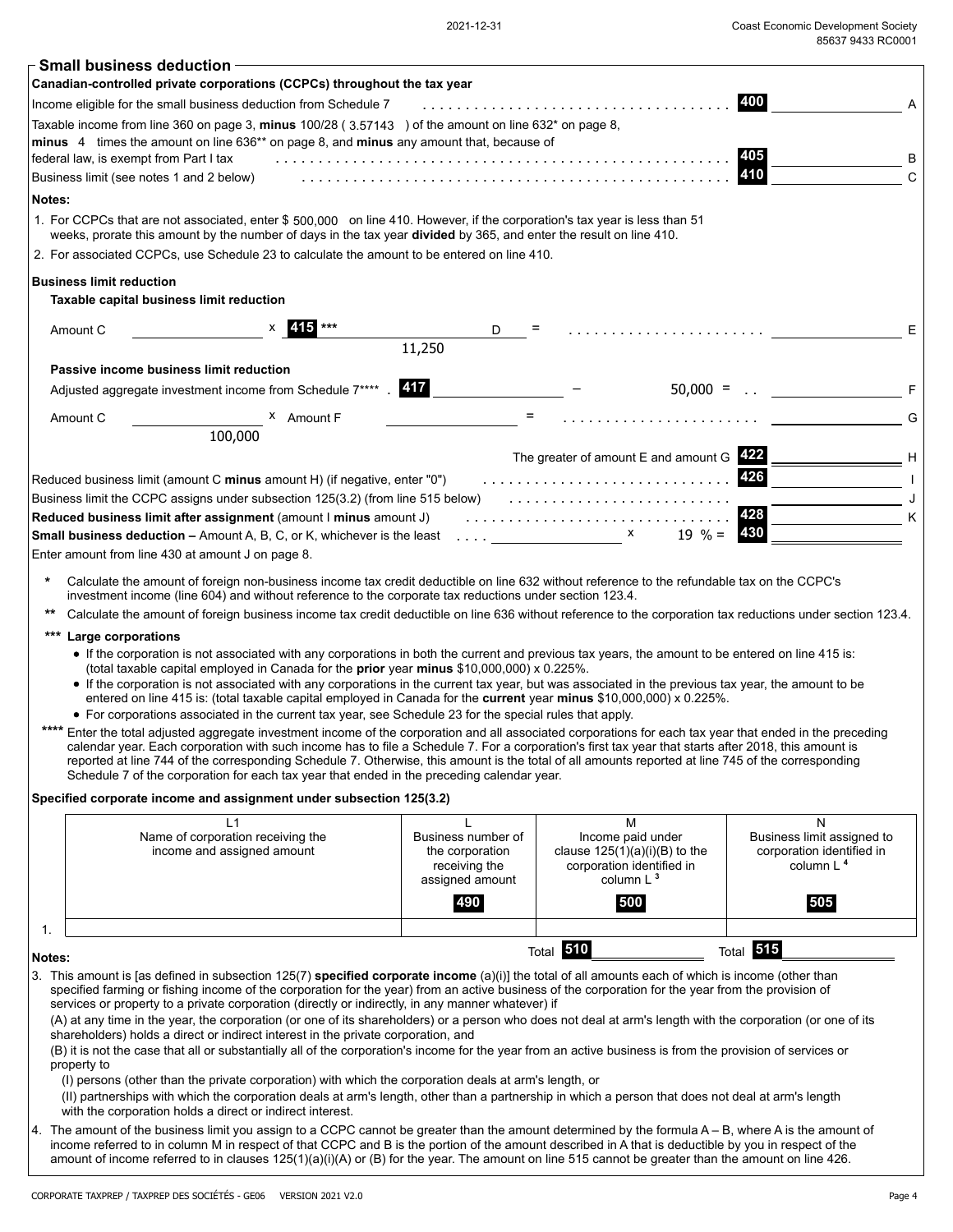| $\mathop{\rule{0pt}{0pt}\text{}}$ General tax reduction for Canadian-controlled private corporations ———————————                                                                                                                                                                                        |   |
|---------------------------------------------------------------------------------------------------------------------------------------------------------------------------------------------------------------------------------------------------------------------------------------------------------|---|
| Canadian-controlled private corporations throughout the tax year                                                                                                                                                                                                                                        | A |
| Taxable income from line 360 on page 3                                                                                                                                                                                                                                                                  |   |
| Lesser of amounts 9B and 9H from Part 9 of Schedule 27 with the state of a state of amounts 9B and 9H from Part 9 of Schedule 27 with the state of the state of the B                                                                                                                                   |   |
| Amount 13K from Part 13 of Schedule 27<br>Personal services business income expansion in the contract of the contract of the Dersonal services business income                                                                                                                                          |   |
|                                                                                                                                                                                                                                                                                                         |   |
| Amount from line 400, 405, 410, or 428 on page 4, whichever is the least enter the set of the set of the least the set of the least and the set of the set of the set of the set of the set of the least and the set of the se                                                                          |   |
| Aggregate investment income from line 440 on page 6* exercise with the series of the series of the series of the series of the series of the series of the series of the series of the series of the series of the series of t                                                                          |   |
|                                                                                                                                                                                                                                                                                                         |   |
| Amount A minus amount G (if negative, enter "0") entitled to contact the contract of the contract of the contract of the contract of the contract of the contract of the contract of the contract of the contract of the contr                                                                          |   |
| Enter amount I on line 638 on page 8.                                                                                                                                                                                                                                                                   |   |
| Except for a corporation that is, throughout the year, a cooperative corporation (within the meaning assigned by subsection 136(2)) or a credit union.                                                                                                                                                  |   |
| − General tax reduction −<br>Do not complete this area if you are a Canadian-controlled private corporation, an investment corporation, a mortgage investment corporation,<br>a mutual fund corporation, or any corporation with taxable income that is not subject to the corporation tax rate of 38%. |   |
| Taxable income from line 360 on page 3<br>. The second construction of the construction of the construction of the construction $\mathcal{L}^{\mathcal{L}}$                                                                                                                                             |   |
| Lesser of amounts 9B and 9H from Part 9 of Schedule 27 match with the state of amounts 9B and 9H from Part 9 of Schedule 27 match with the state of an amount of $K$                                                                                                                                    |   |
| Amount 13K from Part 13 of Schedule 27 American American American American American American American American                                                                                                                                                                                          |   |
| Personal services business income expansion of the contract of the contract of the contract of the contract of the contract of the contract of the contract of the contract of the contract of the contract of the contract of                                                                          |   |
| Subtotal (add amounts K to M) _______________________                                                                                                                                                                                                                                                   | N |

| Amount J minus amount N (if negative, enter "0")           |  |
|------------------------------------------------------------|--|
| <b>General tax reduction</b> – Amount O multiplied by 13 % |  |
| Enter amount P on line 639 on page 8.                      |  |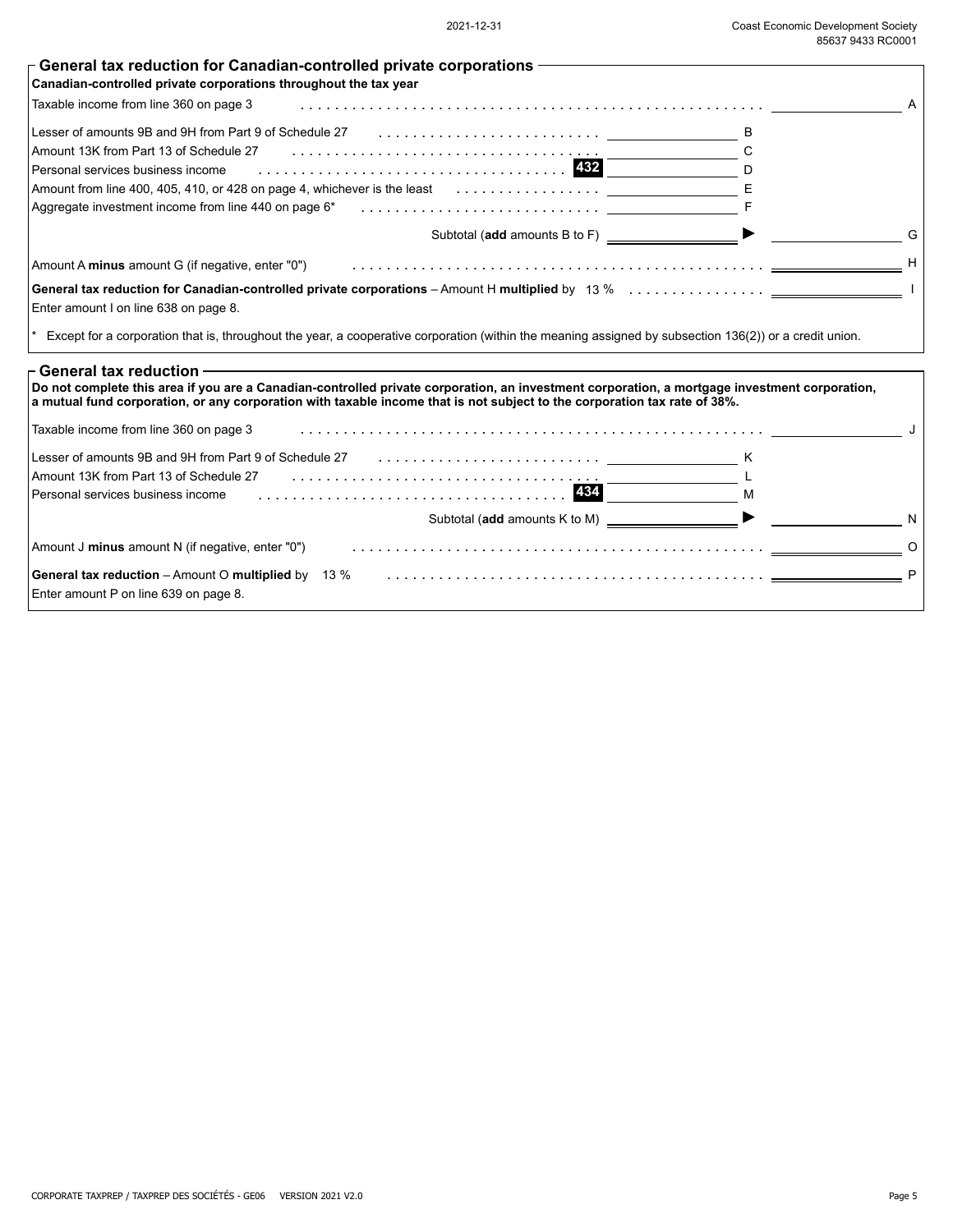| $\mathsf{\Gamma}$ Refundable portion of Part I tax $\mathsf{\Gamma}$                                                                                                                                                     |   |                                                                                          |   |
|--------------------------------------------------------------------------------------------------------------------------------------------------------------------------------------------------------------------------|---|------------------------------------------------------------------------------------------|---|
| Canadian-controlled private corporations throughout the tax year                                                                                                                                                         |   |                                                                                          |   |
| Aggregate investment income<br>440<br>from Schedule $7 \ldots \ldots \ldots$                                                                                                                                             | X | $30 \t2 \t3 \t\t\t% = \t\t\ldots \t\t\ldots \t\t\ldots \t\t\ldots \t\t\ldots \t\t\ldots$ |   |
| Foreign non-business income tax credit from line 632 on page $8 \ldots \ldots$                                                                                                                                           |   | B                                                                                        |   |
| Foreign investment income<br>Foreign investment module<br>from Schedule 7 445                                                                                                                                            |   |                                                                                          |   |
| Subtotal (amount B minus amount C) (if negative, enter "0") ____________________                                                                                                                                         |   |                                                                                          | D |
| Amount A minus amount D (if negative, enter "0") entercal contained and contained a model of the contained and the model of Amount A minus amount D (if negative, enter "0")                                             |   |                                                                                          |   |
| Taxable income from line 360 on page $3$ $\ldots$ $\ldots$ $\ldots$ $\ldots$ $\ldots$ $\ldots$ $\ldots$                                                                                                                  |   |                                                                                          |   |
| Amount from line 400, 405, 410, or 428 on page 4,<br>whichever is the least                                                                                                                                              |   |                                                                                          |   |
| Foreign non-<br>business<br>income tax<br>credit from<br>line $632$ on                                                                                                                                                   |   |                                                                                          |   |
| Foreign<br>business<br>income<br>tax credit from<br>line 636<br>on page $8 \ldots$ X<br>$4 =$                                                                                                                            |   |                                                                                          |   |
| Subtotal (add amounts G to I)                                                                                                                                                                                            |   |                                                                                          |   |
|                                                                                                                                                                                                                          |   | $30 \t2 / 3 \% =$                                                                        |   |
| Part I tax payable minus investment tax credit refund (line 700 minus line 780 from page 9) [1, [1, [1, [1, [1, [1, [1, [1]] Part I tax payable minus investment tax credit refund (line 700 minus line 780 from page 9) |   |                                                                                          |   |
| <b>Refundable portion of Part I tax</b> $-$ Amount E, L, or M, whichever is the least                                                                                                                                    |   | 450                                                                                      |   |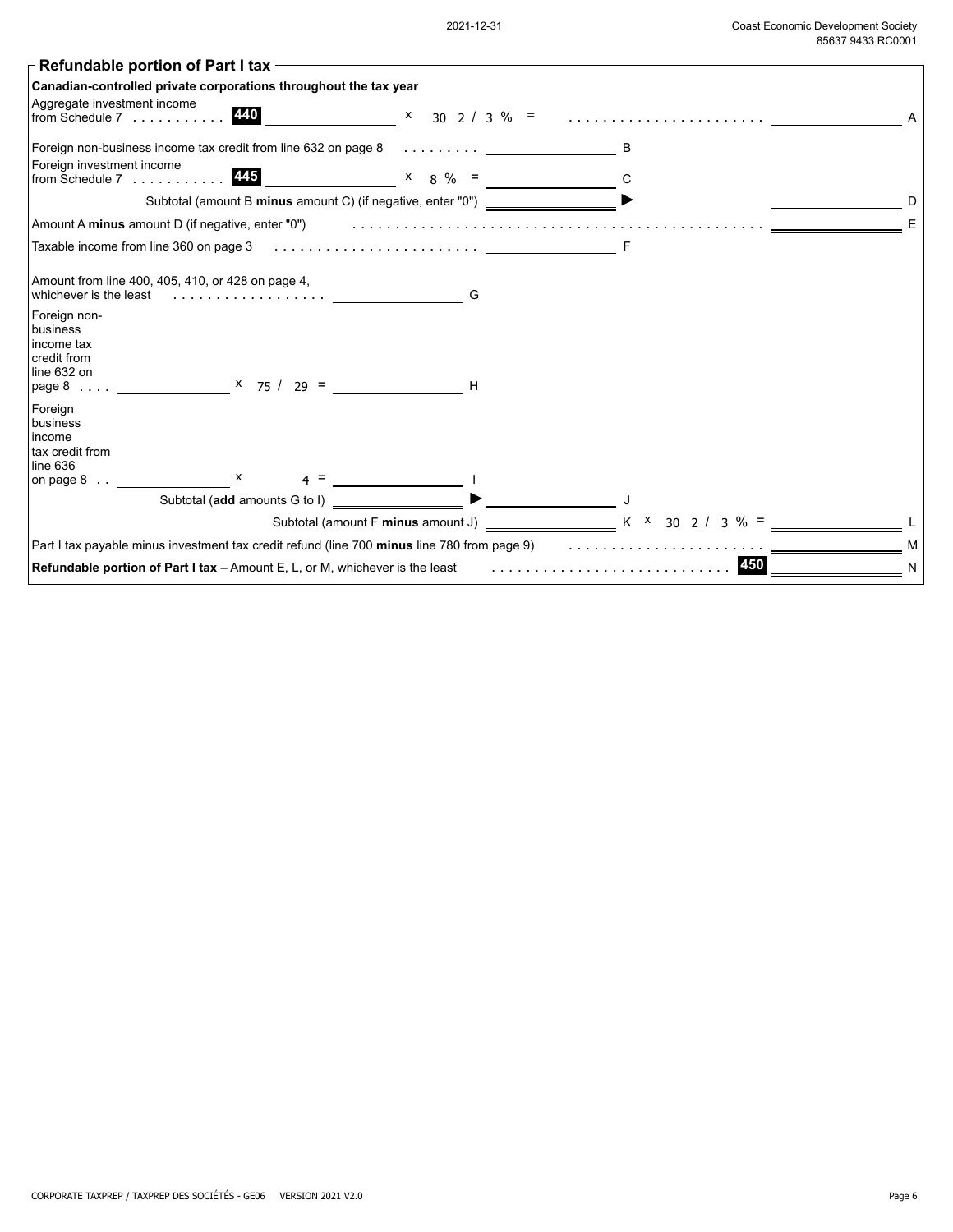| 460<br><b>Refundable dividend tax on hand</b> (RDTOH) at the end of the previous tax year $\dots\dots\dots$                                                                                                                                                                                                                                                                 |    |
|-----------------------------------------------------------------------------------------------------------------------------------------------------------------------------------------------------------------------------------------------------------------------------------------------------------------------------------------------------------------------------|----|
| 465<br>Dividend refund for the previous tax year                                                                                                                                                                                                                                                                                                                            |    |
| 480<br>Net RDTOH transferred on an amalgamation or the wind-up of a subsidiary                                                                                                                                                                                                                                                                                              |    |
| Subtotal (line 460 minus line 465 plus line 480) ____________________                                                                                                                                                                                                                                                                                                       |    |
| General rate income pool (GRIP) at the end of the previous tax year (from line 100 of Schedule 53)                                                                                                                                                                                                                                                                          |    |
| Total eligible dividends paid in the previous tax year (from line 300 of Schedule 53)                                                                                                                                                                                                                                                                                       |    |
| Total excessive eligible dividend designation in the previous tax year (from line 310 of Schedule 53) [2012] C                                                                                                                                                                                                                                                              |    |
| Subtotal (amount C minus amount D) (if negative, enter "0") __________________                                                                                                                                                                                                                                                                                              | Е  |
| GRIP transferred on an amalgamation or the wind-up of a subsidiary                                                                                                                                                                                                                                                                                                          |    |
| (total of lines 230 and 240 of Schedule 53)                                                                                                                                                                                                                                                                                                                                 |    |
| Subtotal (amount F plus amount G) ______________________                                                                                                                                                                                                                                                                                                                    |    |
| Amount H multiplied by $38 \t1 / 3 \%$                                                                                                                                                                                                                                                                                                                                      |    |
| Eligible refundable dividend tax on hand (ERDTOH) at the end of the previous tax year (for the first tax year starting after 2018,<br>amount A or I, whichever is less, otherwise, use line 530 of the preceding tax year) contact with the preceding tax year and the preceding tax year and the unit of the preceding tax year and the unit of the preceding tax y<br>520 |    |
| Non-eligible refundable dividend tax on hand (NERDTOH) at the end of the previous tax year (for the first tax year starting after                                                                                                                                                                                                                                           |    |
| 2018, amount A minus amount I, otherwise, use line 545 of the preceding tax year) (if negative, enter "0") 535                                                                                                                                                                                                                                                              |    |
| Part IV tax payable on taxable dividends from connected corporations (amount 2G from Schedule 3) [1999] [29] L                                                                                                                                                                                                                                                              |    |
| Part IV tax payable on eligible dividends from non-connected corporations (amount 2J from Schedule 3) M                                                                                                                                                                                                                                                                     |    |
| Subtotal (amount L plus amount M) _______________________                                                                                                                                                                                                                                                                                                                   |    |
| Net ERDTOH transferred on an amalgamation or the wind-up of a subsidiary with the content of the section of 525                                                                                                                                                                                                                                                             | O  |
| ERDTOH dividend refund for the previous tax year                                                                                                                                                                                                                                                                                                                            |    |
| Refundable portion of Part I tax (from line 450 on page 6)                                                                                                                                                                                                                                                                                                                  | Q  |
|                                                                                                                                                                                                                                                                                                                                                                             |    |
| Part IV tax allocated to ERDTOH (amount N)                                                                                                                                                                                                                                                                                                                                  |    |
| Part IV tax reduction due to Part IV.1 tax payable (amount 4D of Schedule 43) _____________________                                                                                                                                                                                                                                                                         |    |
| Subtotal (amount R minus total of amounts S and T) _____________________                                                                                                                                                                                                                                                                                                    | U  |
| Net NERDTOH transferred on an amalgamation or the wind-up of a subsidiary with the state of the state of the sta                                                                                                                                                                                                                                                            | V  |
| 575<br>NERDTOH dividend refund for the previous tax year                                                                                                                                                                                                                                                                                                                    | W  |
| 38 1/3% of the total losses applied against Part IV tax (amount 2D from Schedule 3)                                                                                                                                                                                                                                                                                         | X  |
| Part IV tax payable allocated to NERDTOH, net of losses claimed (amount U minus amount X) (if negative enter "0")                                                                                                                                                                                                                                                           |    |
| 545<br>NERDTOH at the end of the tax year (total of amounts K, Q, V, and Y minus amount W) (if negative, enter "0")                                                                                                                                                                                                                                                         |    |
| Part IV tax payable allocated to ERDTOH, net of losses claimed (amount N minus the amount, if any, by which amount X                                                                                                                                                                                                                                                        |    |
| exceeds amount U) (if negative, enter "0")                                                                                                                                                                                                                                                                                                                                  | Ζ  |
| 530<br><b>ERDTOH</b> at the end of the tax year (total of amounts J, O, and Z minus amount P) (if negative, enter "0")                                                                                                                                                                                                                                                      |    |
| $\mathsf{\Gamma}$ Dividend refund -                                                                                                                                                                                                                                                                                                                                         |    |
| 38 1/3% of total eligible dividends paid in the tax year (amount 3A from Schedule 3)                                                                                                                                                                                                                                                                                        | AA |
| ERDTOH balance at the end of the tax year (line 530)                                                                                                                                                                                                                                                                                                                        | BB |
| Eligible dividend refund (amount AA or BB, whichever is less)                                                                                                                                                                                                                                                                                                               | CC |
|                                                                                                                                                                                                                                                                                                                                                                             | DD |
| NERDTOH balance at the end of the tax year (line 545)                                                                                                                                                                                                                                                                                                                       | EE |
| Non-eligible dividend refund (amount DD or EE, whichever is less)                                                                                                                                                                                                                                                                                                           | FF |
| Amount DD minus amount EE (if negative, enter "0")                                                                                                                                                                                                                                                                                                                          | GG |
| Amount BB minus amount CC (if negative, enter "0")                                                                                                                                                                                                                                                                                                                          | HH |

**Dividend refund** – Amount CC **plus** amount FF **plus** amount II . . . . . . . . . . . . . . . . . . . . . . . . . . . . . . . . . . . . . . . .

Additional non-eligible dividend refund (amount GG or HH, whichever is less) **Accompany of the Container and Conta** 

Enter amount JJ on line 784 on page 9.

II JJ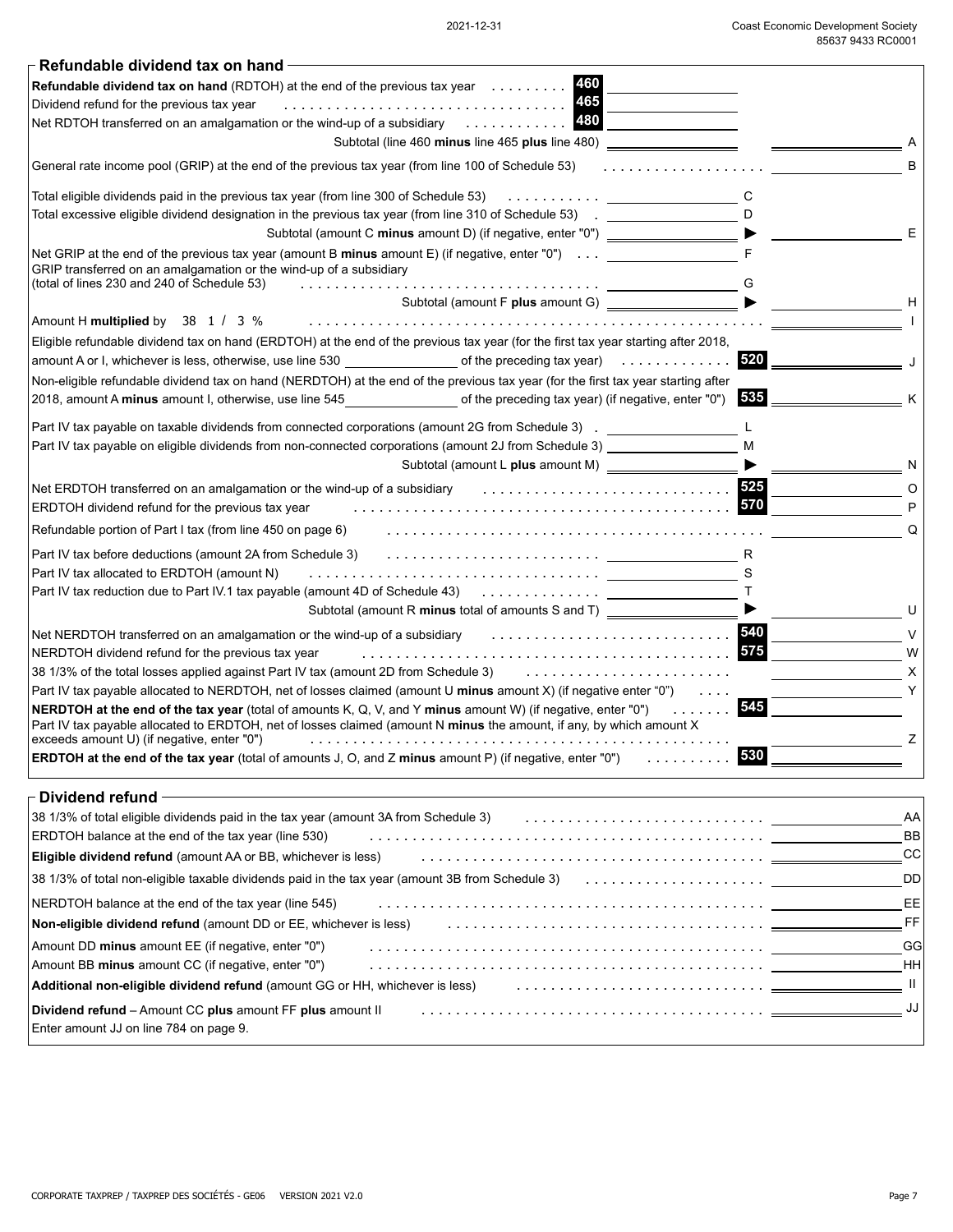| Part I tax                                                                                                                                                                                                                            | 550                                   |   |
|---------------------------------------------------------------------------------------------------------------------------------------------------------------------------------------------------------------------------------------|---------------------------------------|---|
| Base amount Part I tax - Taxable income (from line 360 on page 3) multiplied by 38 %                                                                                                                                                  |                                       |   |
| Additional tax on personal services business income (section 123.5)                                                                                                                                                                   |                                       |   |
| Taxable income from a personal services business                                                                                                                                                                                      | <b>555</b> $\times$ 5% = 560          | B |
| Recapture of investment tax credit from Schedule 31                                                                                                                                                                                   | 602                                   | C |
| Calculation for the refundable tax on the Canadian-controlled private corporation's (CCPC) investment income<br>(if it was a CCPC throughout the tax year)                                                                            |                                       |   |
| Aggregate investment income from line 440 on page 6 $\ldots \ldots \ldots \ldots \ldots \ldots \ldots \ldots \ldots$                                                                                                                  | D                                     |   |
| Taxable income from line 360 on page 3                                                                                                                                                                                                |                                       |   |
| Deduct:<br>Amount from line 400, 405, 410, or 428 on page 4, whichever<br>is the least                                                                                                                                                |                                       |   |
|                                                                                                                                                                                                                                       | G                                     |   |
|                                                                                                                                                                                                                                       | 604                                   |   |
| Refundable tax on CCPC's investment income $-10$ 2 / 3 % of whichever is less: amount D or amount G                                                                                                                                   |                                       | н |
|                                                                                                                                                                                                                                       | Subtotal (add amounts A, B, C, and H) |   |
| Deduct:                                                                                                                                                                                                                               |                                       |   |
| Small business deduction from line 430 on page 4 maturity of the state of state state of the state of the Small Dusiness deduction from line 430 on page 4                                                                            |                                       |   |
| 608<br>Federal tax abatement                                                                                                                                                                                                          |                                       |   |
| 616<br>Manufacturing and processing profits deduction from Schedule 27 [10] Manufacturing and processing profits deduction from Schedule 27 [10] Manufacturing and processing profits deduction from Schedule 27 [10] Manufacturing a |                                       |   |
| 620<br>Investment corporation deduction<br>Taxed capital gains 624.                                                                                                                                                                   |                                       |   |
| 632                                                                                                                                                                                                                                   |                                       |   |
| 636<br>Federal foreign business income tax credit from Schedule 21                                                                                                                                                                    |                                       |   |
| 638<br>General tax reduction for CCPCs from amount I on page 5                                                                                                                                                                        |                                       |   |
| 639<br>General tax reduction from amount P on page 5                                                                                                                                                                                  |                                       |   |
| 640<br>Federal logging tax credit from Schedule 21                                                                                                                                                                                    |                                       |   |
| 641                                                                                                                                                                                                                                   |                                       |   |
| 648<br>Federal qualifying environmental trust tax credit                                                                                                                                                                              |                                       |   |
| 652<br>Investment tax credit from Schedule 31                                                                                                                                                                                         |                                       |   |
| Subtotal                                                                                                                                                                                                                              |                                       | Κ |
|                                                                                                                                                                                                                                       |                                       |   |
| Part I tax payable - Amount I minus amount K                                                                                                                                                                                          |                                       |   |
| Enter amount L on line 700 on page 9.                                                                                                                                                                                                 |                                       |   |

#### **Privacy notice**

Personal information (including the SIN) is collected for the purposes of the administration or enforcement of the Income Tax Act and related programs and activities including administering tax, benefits, audit, compliance, and collection. The information collected may be used or disclosed for purposes of other federal acts that provide for the imposition and collection of a tax or duty. It may also be disclosed to other federal, provincial, territorial, or foreign government institutions to the extent authorized by law. Failure to provide this information may result in interest payable, penalties, or other actions. Under the Privacy Act, individuals have a right of protection, access to and correction of their personal information, or to file a complaint with the Privacy Commissioner of Canada regarding the handling of their personal information. Refer to Personal Information Bank CRA PPU 047 on Info Source at **canada.ca/cra-info-source**.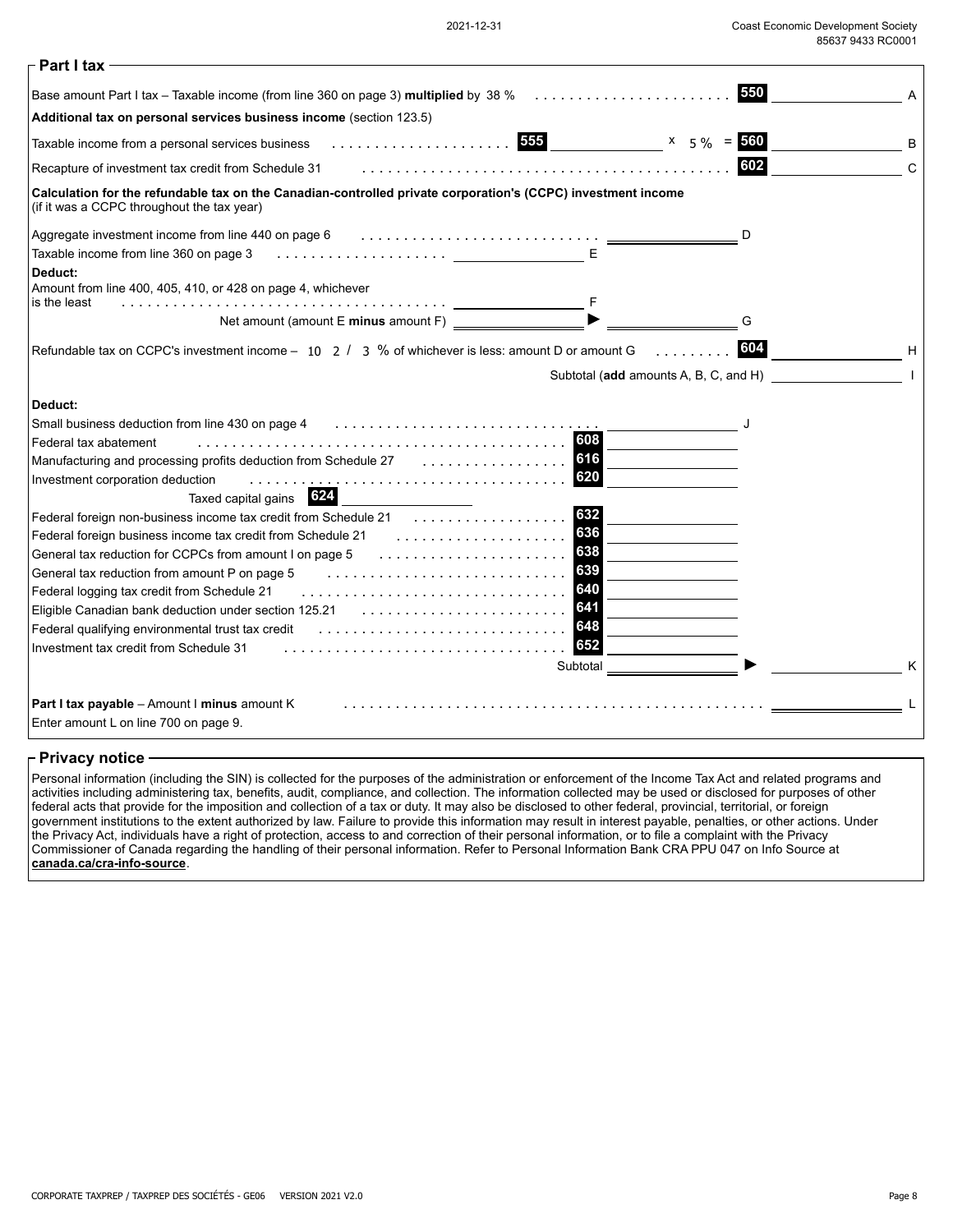| <b>Summary of tax and credits</b>                                                                                                                                                                                                                                                                                           |                                                                       |
|-----------------------------------------------------------------------------------------------------------------------------------------------------------------------------------------------------------------------------------------------------------------------------------------------------------------------------|-----------------------------------------------------------------------|
| <b>Federal tax</b>                                                                                                                                                                                                                                                                                                          |                                                                       |
| Part I tax payable from amount L on page 8                                                                                                                                                                                                                                                                                  | 700                                                                   |
| Part III.1 tax payable from Schedule 55                                                                                                                                                                                                                                                                                     | 710                                                                   |
| Part IV tax payable from Schedule 3                                                                                                                                                                                                                                                                                         | 712                                                                   |
| Part IV.1 tax payable from Schedule 43                                                                                                                                                                                                                                                                                      | 716                                                                   |
| Part VI tax payable from Schedule 38                                                                                                                                                                                                                                                                                        | 720                                                                   |
| Part VI.1 tax payable from Schedule 43                                                                                                                                                                                                                                                                                      | 724                                                                   |
|                                                                                                                                                                                                                                                                                                                             | 727                                                                   |
| Part XIII.1 tax payable from Schedule 92                                                                                                                                                                                                                                                                                    | 728                                                                   |
| Part XIV tax payable from Schedule 20                                                                                                                                                                                                                                                                                       |                                                                       |
| Add provincial or territorial tax:                                                                                                                                                                                                                                                                                          | Total federal tax                                                     |
| 750<br>BC<br>Provincial or territorial jurisdiction                                                                                                                                                                                                                                                                         |                                                                       |
| (if more than one jurisdiction, enter "multiple" and complete Schedule 5)                                                                                                                                                                                                                                                   |                                                                       |
| Net provincial or territorial tax payable (except Quebec and Alberta)                                                                                                                                                                                                                                                       | 760                                                                   |
|                                                                                                                                                                                                                                                                                                                             | Total tax payable 770<br>A                                            |
| Deduct other credits:                                                                                                                                                                                                                                                                                                       |                                                                       |
| Investment tax credit refund from Schedule 31                                                                                                                                                                                                                                                                               | 780                                                                   |
| Dividend refund from amount JJ on page 7                                                                                                                                                                                                                                                                                    | 784                                                                   |
| Federal capital gains refund from Schedule 18                                                                                                                                                                                                                                                                               | 788                                                                   |
|                                                                                                                                                                                                                                                                                                                             | 792                                                                   |
| Federal qualifying environmental trust tax credit refund<br>Canadian film or video production tax credit (Form T1131)                                                                                                                                                                                                       | 796                                                                   |
|                                                                                                                                                                                                                                                                                                                             | 797                                                                   |
| Film or video production services tax credit (Form T1177)                                                                                                                                                                                                                                                                   | 798                                                                   |
| Canadian journalism labour tax credit from Schedule 58                                                                                                                                                                                                                                                                      | 800                                                                   |
| Tax withheld at source                                                                                                                                                                                                                                                                                                      |                                                                       |
| Total payments on which tax has been withheld $\ldots \ldots \ldots$                                                                                                                                                                                                                                                        | 808                                                                   |
| Provincial and territorial capital gains refund from Schedule 18<br>.                                                                                                                                                                                                                                                       |                                                                       |
| Provincial and territorial refundable tax credits from Schedule 5<br>.                                                                                                                                                                                                                                                      | 812                                                                   |
| Tax instalments paid                                                                                                                                                                                                                                                                                                        | 840                                                                   |
|                                                                                                                                                                                                                                                                                                                             | Total credits 890<br>B                                                |
|                                                                                                                                                                                                                                                                                                                             | Balance (amount A minus amount B) _                                   |
| Refund code 894<br>Refund                                                                                                                                                                                                                                                                                                   | If the result is negative, you have a refund.                         |
|                                                                                                                                                                                                                                                                                                                             | If the result is positive, you have a balance owing.                  |
| <b>Direct deposit request</b>                                                                                                                                                                                                                                                                                               | Enter the amount above on whichever line applies.                     |
| To have the corporation's refund deposited directly into the corporation's bank<br>account at a financial institution in Canada, or to change banking information you                                                                                                                                                       | Generally, we do not charge or refund a difference<br>of \$2 or less. |
| already gave us, complete the information below:                                                                                                                                                                                                                                                                            |                                                                       |
| 910<br>Start<br>Change information                                                                                                                                                                                                                                                                                          | Balance owing                                                         |
| <b>Branch number</b>                                                                                                                                                                                                                                                                                                        |                                                                       |
| 914<br>918                                                                                                                                                                                                                                                                                                                  |                                                                       |
| Institution number<br>Account number                                                                                                                                                                                                                                                                                        |                                                                       |
|                                                                                                                                                                                                                                                                                                                             |                                                                       |
| If the corporation is a Canadian-controlled private corporation throughout the tax year,                                                                                                                                                                                                                                    |                                                                       |
| does it qualify for the one-month extension of the date the balance of tax is due?                                                                                                                                                                                                                                          | 896<br>No<br>Yes                                                      |
| If this return was prepared by a tax preparer for a fee, provide their EFILE number                                                                                                                                                                                                                                         | 920<br>A2289                                                          |
|                                                                                                                                                                                                                                                                                                                             |                                                                       |
| PREPARED SOLELY FOR INCOME TAX PURPOSES WITHOUT AUDIT OR REVIEW FROM INFORMATION PROVIDED BY THE TAXPAYER<br><b>Certification</b>                                                                                                                                                                                           |                                                                       |
|                                                                                                                                                                                                                                                                                                                             |                                                                       |
| 1950<br>Trumpy<br>951.<br>Chris                                                                                                                                                                                                                                                                                             | 954<br>Treasurer                                                      |
| Last name<br>First name                                                                                                                                                                                                                                                                                                     | Position, office, or rank                                             |
| am an authorized signing officer of the corporation. I certify that I have examined this return, including accompanying schedules and statements, and that<br>the information given on this return is, to the best of my knowledge, correct and complete. I also certify that the method of calculating income for this tax |                                                                       |
| year is consistent with that of the previous tax year except as specifically disclosed in a statement attached to this return.                                                                                                                                                                                              |                                                                       |
|                                                                                                                                                                                                                                                                                                                             |                                                                       |
| 955<br>2022-05-30                                                                                                                                                                                                                                                                                                           | 956<br>$(604) 684 - 0223$                                             |
| Signature of the authorized signing officer of the corporation<br>Date (yyyy/mm/dd)                                                                                                                                                                                                                                         | Telephone number                                                      |
| Is the contact person the same as the authorized signing officer? If no, complete the information below                                                                                                                                                                                                                     | 957<br>$\mathsf{X}$<br>Yes<br>No                                      |
| Eddy Adra, CFO<br>958                                                                                                                                                                                                                                                                                                       | 959<br>604-684-0223                                                   |
| Name of other authorized person                                                                                                                                                                                                                                                                                             | Telephone number                                                      |
|                                                                                                                                                                                                                                                                                                                             |                                                                       |
|                                                                                                                                                                                                                                                                                                                             |                                                                       |
| Language of correspondence – Langue de correspondance<br>Indicate your language of correspondence by entering 1 for English or 2 for French.                                                                                                                                                                                | 990                                                                   |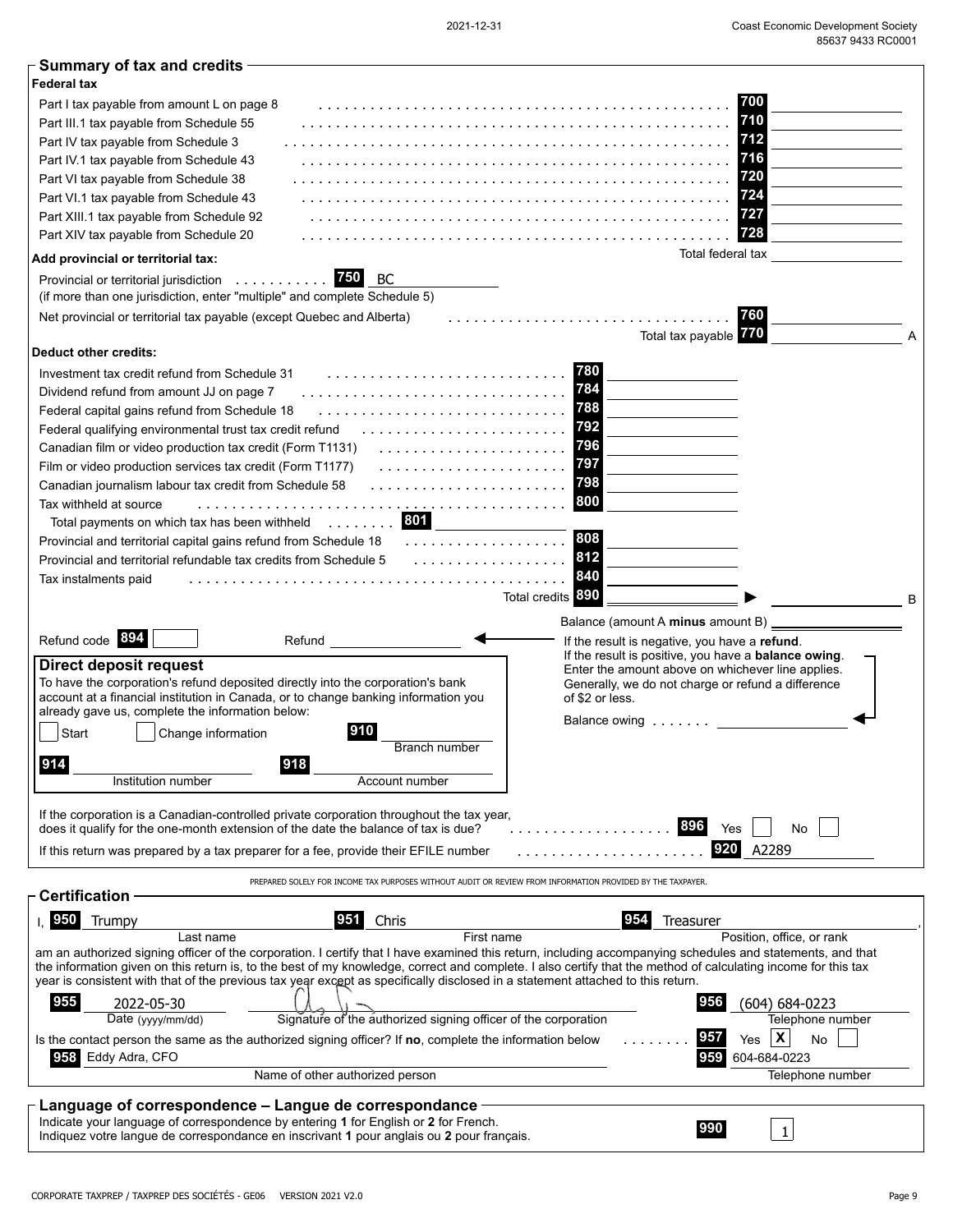|         | du Canada<br>Agency                                                                                                                                                                                                          | Net Income (Loss) for Income Tax Purposes |                        |                |
|---------|------------------------------------------------------------------------------------------------------------------------------------------------------------------------------------------------------------------------------|-------------------------------------------|------------------------|----------------|
|         | Corporation's name                                                                                                                                                                                                           |                                           | <b>Business number</b> | Tax year-end   |
|         |                                                                                                                                                                                                                              |                                           |                        | Year Month Day |
|         | Coast Economic Development Society                                                                                                                                                                                           |                                           | 85637 9433 RC0001      | 2021-12-31     |
|         | • Use this schedule to reconcile the corporation's net income (loss) as reported on the financial statements and its net income (loss) for tax purposes. For more<br>information, see the T2 Corporation - Income Tax Guide. |                                           |                        |                |
|         | • All legislative references are to the Income Tax Act.                                                                                                                                                                      |                                           |                        |                |
|         | Net income (loss) after taxes and extraordinary items from line 9999 of Schedule 125                                                                                                                                         |                                           |                        | $-1,683,123$ A |
| Add:    |                                                                                                                                                                                                                              |                                           |                        |                |
|         |                                                                                                                                                                                                                              | Subtotal of additions                     | $\circ \triangleright$ | 0              |
| Add:    |                                                                                                                                                                                                                              |                                           |                        |                |
|         |                                                                                                                                                                                                                              |                                           |                        |                |
|         | <b>Other additions:</b><br>$\mathbf{1}$                                                                                                                                                                                      | $\overline{2}$                            |                        |                |
|         | Description                                                                                                                                                                                                                  | Amount                                    |                        |                |
|         | 605                                                                                                                                                                                                                          | 295                                       |                        |                |
| 1       | <b>Unrealized FX Loss</b>                                                                                                                                                                                                    | 257,871                                   |                        |                |
|         | Total of column 2                                                                                                                                                                                                            | $257,871$ 296                             | 257,871                |                |
|         |                                                                                                                                                                                                                              | Subtotal of other additions 199           | 257,871 ▶              | 257,871 D      |
|         |                                                                                                                                                                                                                              | Total additions 500                       | 257,871                | 257,871        |
|         | Amount A plus line 500                                                                                                                                                                                                       |                                           |                        | $-1,425,252$ B |
| Deduct: |                                                                                                                                                                                                                              |                                           |                        |                |
|         |                                                                                                                                                                                                                              | Subtotal of deductions                    |                        |                |
| Deduct: |                                                                                                                                                                                                                              |                                           |                        |                |
|         |                                                                                                                                                                                                                              |                                           |                        |                |
|         | <b>Other deductions:</b><br>$\mathbf{1}$                                                                                                                                                                                     | 2                                         |                        |                |
|         | Description                                                                                                                                                                                                                  | Amount                                    |                        |                |
|         | 705                                                                                                                                                                                                                          | 395                                       |                        |                |
|         | Total of column 2                                                                                                                                                                                                            | $\geq$ 396                                |                        |                |
|         |                                                                                                                                                                                                                              | Subtotal of other deductions 499          |                        | E              |
|         |                                                                                                                                                                                                                              | Total deductions 510                      |                        |                |
|         | Net income (loss) for income tax purposes (amount B minus line 510)                                                                                                                                                          |                                           | .                      | $-1,425,252$ C |
|         | Enter amount C on line 300 of the T2 return.                                                                                                                                                                                 |                                           |                        |                |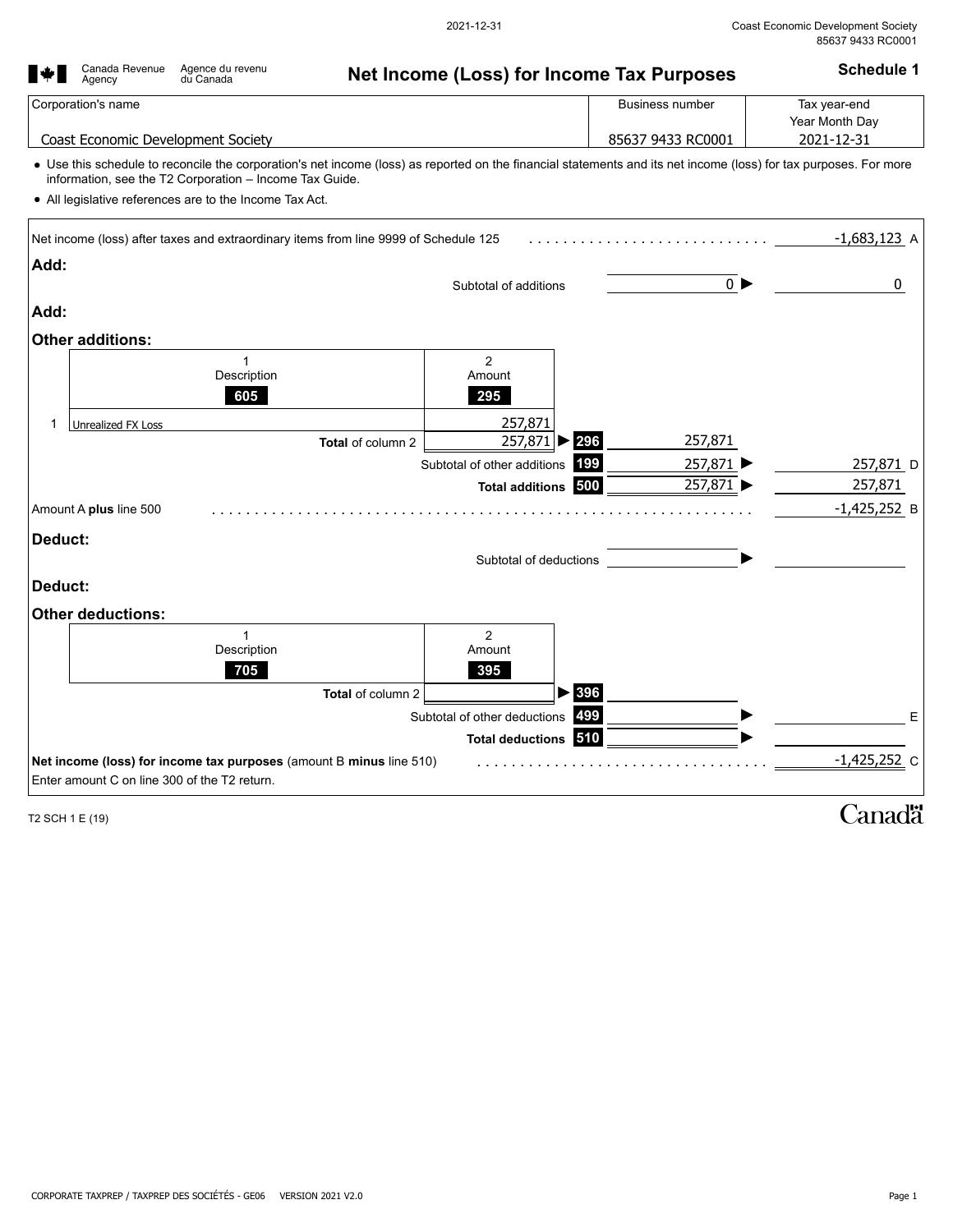

ſ

**Example 3 Schedule 4**<br>■ Agency du Canada Revenue du revenu

### **Corporation Loss Continuity and Application**

| Corporation's name                 | Business number                  | Tax vear-end<br>Year Month Day |
|------------------------------------|----------------------------------|--------------------------------|
| Coast Economic Development Society | <sup>7</sup> 9433 RC0001<br>8563 | 2021-12-31                     |

- Use this form to determine the continuity and use of available losses; to determine a current-year non-capital loss, farm loss, restricted farm loss, or limited partnership loss; to determine the amount of restricted farm loss and limited partnership loss that can be applied in a year; and to ask for a loss carryback to previous years.
- A corporation can choose whether or not to deduct an available loss from income in a tax year. The corporation can deduct losses in any order. However, for each type of loss, deduct the oldest loss first.
- According to subsection 111(4) of the federal Income Tax Act, when control has been acquired, no amount of capital loss incurred for a tax year ending before that time is deductible in computing taxable income in a tax year ending after that time. Also, no amount of capital loss incurred in a tax year ending after that time is deductible in computing taxable income of a tax year ending before that time.
- When control has been acquired, subsection 111(5) provides for similar treatment of non-capital and farm losses, except as listed in paragraphs 111(5)(a) and (b).
- For information on these losses, see the T2 Corporation Income Tax Guide.
- File this schedule with the T2 return, or send the schedule by itself to the tax centre where the return is filed.
- All legislative references are to the federal Income Tax Act.

| − Part 1 – Non-capital losses − |  |
|---------------------------------|--|
|---------------------------------|--|

| Determination of current-year non-capital loss                                                                                                                                                                                                                                                                                                                       |                                                              |                 |
|----------------------------------------------------------------------------------------------------------------------------------------------------------------------------------------------------------------------------------------------------------------------------------------------------------------------------------------------------------------------|--------------------------------------------------------------|-----------------|
| Net income (loss) for income tax purposes                                                                                                                                                                                                                                                                                                                            |                                                              | $-1,425,252$ 1A |
| Net capital losses deducted in the year (enter as a positive amount) (all contained as a series of the state of the state of the state of the state of the state of the state of the state of the state of the state of the st                                                                                                                                       |                                                              |                 |
| Taxable dividends deductible under section 112 or subsections 113(1) or $138(6)$                                                                                                                                                                                                                                                                                     | 1C                                                           |                 |
| Amount of Part VI.1 tax deductible under paragraph 110(1)(k)                                                                                                                                                                                                                                                                                                         |                                                              |                 |
|                                                                                                                                                                                                                                                                                                                                                                      | 1F                                                           |                 |
|                                                                                                                                                                                                                                                                                                                                                                      | Subtotal (total of amounts 1B to 1F) __________________      | 1G              |
|                                                                                                                                                                                                                                                                                                                                                                      | Subtotal (amount 1A minus amount 1G; if positive, enter "0"  | $-1,425,252$ 1H |
|                                                                                                                                                                                                                                                                                                                                                                      |                                                              |                 |
| Section 110.5 or subparagraph $115(1)(a)(vi)$ – Addition for foreign tax deductions                                                                                                                                                                                                                                                                                  |                                                              | 11              |
|                                                                                                                                                                                                                                                                                                                                                                      | Subtotal (amount 1H minus amount 1I) __________-1,425,252_1J |                 |
| Current-year non-capital loss (amount 1J <b>plus</b> amount 1K; if positive, enter "0") enter to the content of the content of the content of the content of the content of the content of the section of the content of the conten<br>If amount 1L is negative, enter it on line 110 as a positive.<br>Continuity of non-capital losses and request for a carryback |                                                              | $-1,425,252$ 1L |
| Non-capital loss at the end of the previous tax year enter-                                                                                                                                                                                                                                                                                                          | 1M                                                           |                 |
| Non-capital losses at the beginning of the tax year (amount 1M minus line 100)                                                                                                                                                                                                                                                                                       | 102                                                          |                 |
| Non-capital losses transferred on an amalgamation or on the wind-up of a subsidiary (note 2)<br>corporation                                                                                                                                                                                                                                                          | 105                                                          |                 |
| Current-year non-capital loss (from amount 1L)<br>Subtotal (line 105 plus line 110) _                                                                                                                                                                                                                                                                                | 110<br>1,425,252<br>$1,425,252 \rightarrow$                  | 1,425,252 1N    |
|                                                                                                                                                                                                                                                                                                                                                                      | Subtotal (line 102 plus amount 1N)                           | 1,425,252 10    |
|                                                                                                                                                                                                                                                                                                                                                                      |                                                              |                 |
| Note 1: A non-capital loss expires after 20 tax years and an allowable business investment loss becomes a net capital loss after 10 tax years.                                                                                                                                                                                                                       |                                                              |                 |
| Note 2: Subsidiary is defined in subsection 88(1) as a taxable Canadian corporation of which 90% or more of each class of issued shares are owned by                                                                                                                                                                                                                 |                                                              |                 |

its parent corporation and the remaining shares are owned by persons that deal at arm's length with the parent corporation.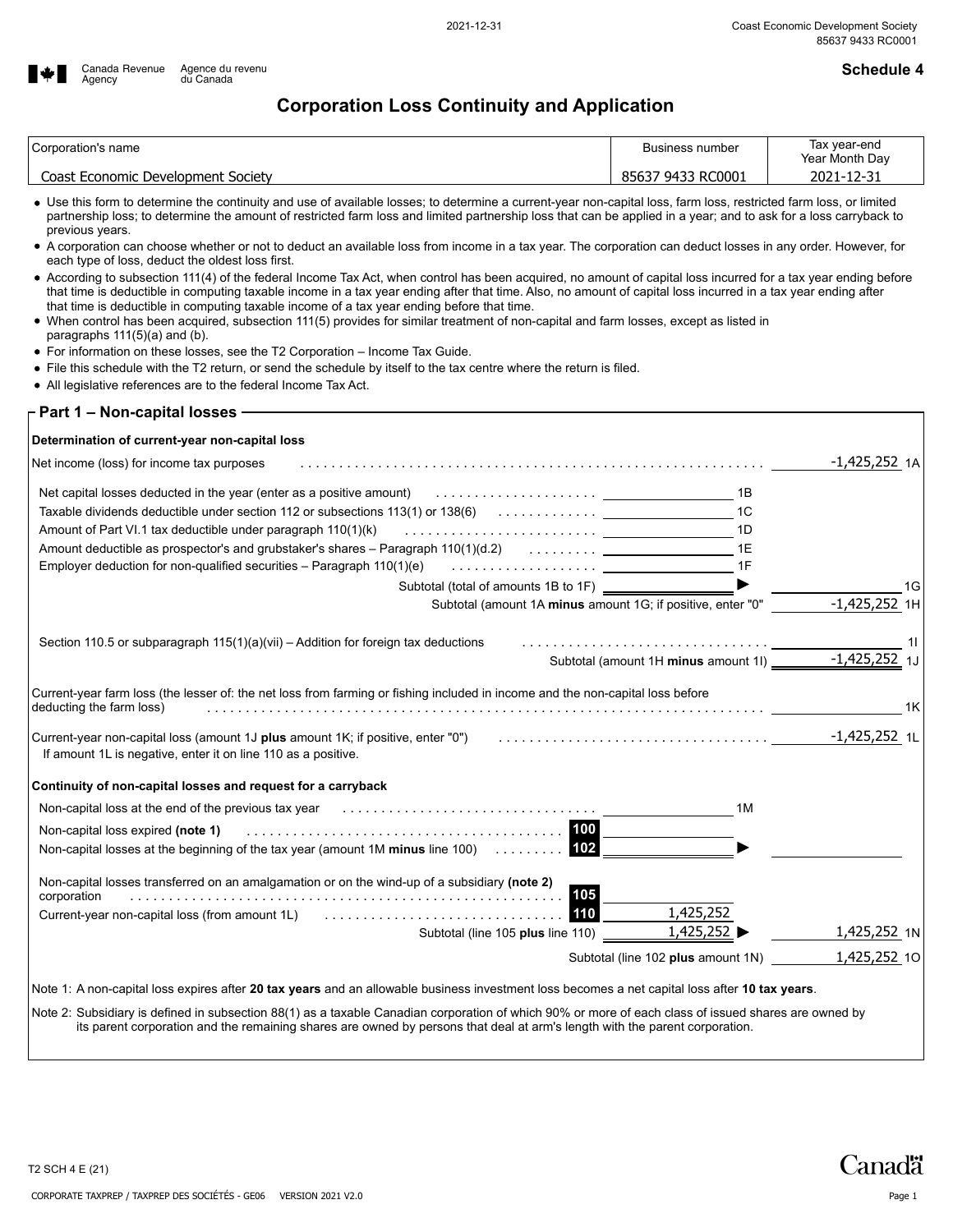| Part 1 - Non-capital losses (continued) -                                                                                                                                                                                                           |                                                                                   |     |              |
|-----------------------------------------------------------------------------------------------------------------------------------------------------------------------------------------------------------------------------------------------------|-----------------------------------------------------------------------------------|-----|--------------|
| Other adjustments (includes adjustments for an acquisition of control)                                                                                                                                                                              | 150                                                                               |     |              |
| Section 80 - Adjustments for forgiven amounts                                                                                                                                                                                                       | 140                                                                               |     |              |
| Subsection 111(10) - Adjustments for fuel tax rebate                                                                                                                                                                                                |                                                                                   |     |              |
| Non-capital losses of previous tax years applied in the current tax year $\ldots \ldots \ldots \ldots$<br>Enter line 130 on line 331 of the T2 return.                                                                                              | 130                                                                               |     |              |
| Current and previous years non-capital losses applied against current-year<br>taxable dividends subject to Part IV tax (note 3)                                                                                                                     | 135                                                                               |     |              |
|                                                                                                                                                                                                                                                     | Subtotal (total of lines 150, 140, 130 and 135)                                   |     | 1P           |
|                                                                                                                                                                                                                                                     | Non-capital losses before any request for a carryback (amount 10 minus amount 1P) |     | 1,425,252 1Q |
| Request to carry back non-capital loss to:                                                                                                                                                                                                          |                                                                                   |     |              |
| First previous tax year to reduce taxable income                                                                                                                                                                                                    | 901                                                                               |     |              |
| Second previous tax year to reduce taxable income                                                                                                                                                                                                   |                                                                                   |     |              |
|                                                                                                                                                                                                                                                     |                                                                                   |     |              |
| Third previous tax year to reduce taxable income                                                                                                                                                                                                    |                                                                                   |     |              |
|                                                                                                                                                                                                                                                     |                                                                                   |     |              |
|                                                                                                                                                                                                                                                     |                                                                                   |     |              |
| Third previous tax year to reduce taxable dividends subject to Part IV tax                                                                                                                                                                          | . 913                                                                             |     |              |
| Total of requests to carry back non-capital losses to previous tax years (total of lines 901 to 913)                                                                                                                                                |                                                                                   |     | 1R           |
| Closing balance of non-capital losses to be carried forward to future tax years (amount 1Q minus amount 1R) $180$                                                                                                                                   |                                                                                   |     | 1,425,252    |
| Note 3: Line 135 is the total of lines 330 and 335 from Schedule 3, Dividends Received, Taxable Dividends Paid, and Part IV Tax Calculation.                                                                                                        |                                                                                   |     |              |
| Continuity of capital losses and request for a carryback<br>Capital losses at the end of the previous tax year<br>Capital losses transferred on an amalgamation or on the wind-up of a subsidiary corporation                                       | 200<br>205<br>Subtotal (line 200 plus line 205)                                   |     | 2A           |
|                                                                                                                                                                                                                                                     | 250                                                                               |     |              |
| Other adjustments (includes adjustments for an acquisition of control)                                                                                                                                                                              | 240                                                                               |     |              |
| Section 80 - Adjustments for forgiven amounts                                                                                                                                                                                                       |                                                                                   |     |              |
|                                                                                                                                                                                                                                                     | Subtotal (line 250 plus line 240)                                                 |     | 2B           |
|                                                                                                                                                                                                                                                     | Subtotal (amount 2A minus amount 2B)                                              |     | 2C           |
| Current-year capital loss (from the calculation on Schedule 6, Summary of Dispositions of Capital Property)                                                                                                                                         |                                                                                   | 210 |              |
| Unused non-capital losses from the 11th previous tax year (note 4)                                                                                                                                                                                  |                                                                                   | 2D  |              |
| Allowable business investment losses (ABILs) that expired as non-capital losses at the end of the                                                                                                                                                   |                                                                                   |     |              |
| previous tax year (note 5)                                                                                                                                                                                                                          |                                                                                   | 2Е  |              |
| Enter amount 2D or 2E, whichever is less                                                                                                                                                                                                            | 215                                                                               |     |              |
| ABILs expired as non-capital losses: line 215 multiplied by<br>2.000000                                                                                                                                                                             |                                                                                   | 220 |              |
|                                                                                                                                                                                                                                                     | Subtotal (amount 2C plus line 210 plus line 220)                                  |     | 2F           |
|                                                                                                                                                                                                                                                     |                                                                                   |     |              |
| Note<br>If there has been an amalgamation or a wind–up of a subsidiary, do a separate calculation of the ABIL expired as<br>non-capital loss for each predecessor or subsidiary corporation. Add all these amounts and enter the total on line 220. |                                                                                   |     |              |
| Note 4: Determine the amount of the non-capital loss from the 11th previous tax year, and enter the part of the non-capital loss that was not deducted in<br>the previous 11 years.                                                                 |                                                                                   |     |              |
| Note 5: Enter the amount of the ABILs from the 11th previous tax year. Enter the full amount on amount 2E.                                                                                                                                          |                                                                                   |     |              |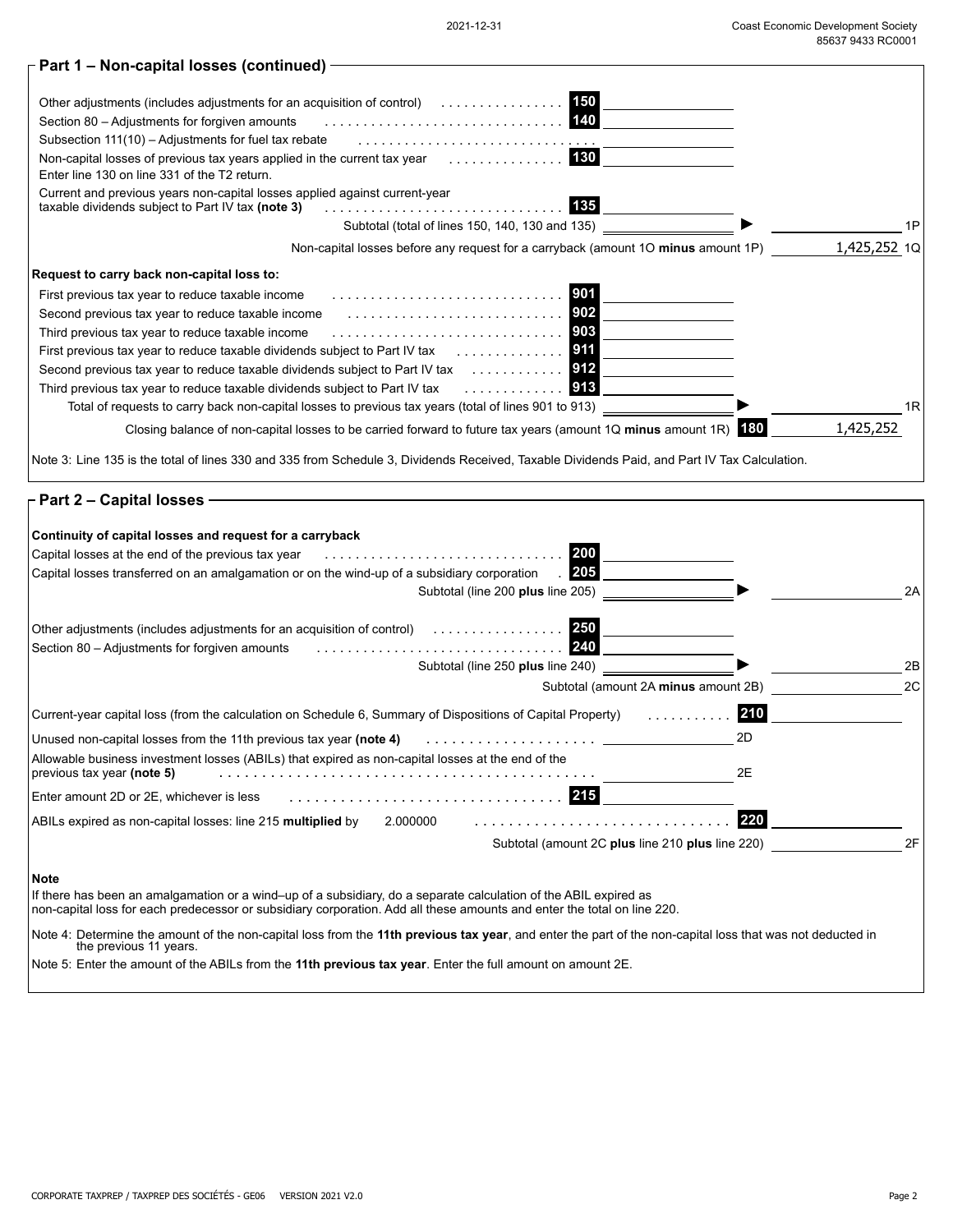| Capital losses from previous tax years applied against the current-year net capital gain (note 6)                                                                                                                          |                                                                              |            | . <b>.</b> .                       | 225 |    |
|----------------------------------------------------------------------------------------------------------------------------------------------------------------------------------------------------------------------------|------------------------------------------------------------------------------|------------|------------------------------------|-----|----|
|                                                                                                                                                                                                                            | Capital losses before any request for a carryback (amount 2F minus line 225) |            |                                    |     | 2G |
| Request to carry back capital loss to (note 7):                                                                                                                                                                            |                                                                              |            |                                    |     |    |
|                                                                                                                                                                                                                            | Capital gain                                                                 |            | Amount carried back                |     |    |
|                                                                                                                                                                                                                            | $(100\%)$                                                                    |            | $(100\%)$                          |     |    |
|                                                                                                                                                                                                                            |                                                                              | 951        |                                    |     |    |
|                                                                                                                                                                                                                            |                                                                              | 952        |                                    |     |    |
| Third previous tax year                                                                                                                                                                                                    |                                                                              | 953        |                                    |     |    |
|                                                                                                                                                                                                                            | Subtotal (total of lines 951 to 953) _                                       |            |                                    |     | 2H |
| Closing balance of capital losses to be carried forward to future tax years (amount 2G minus amount 2H) (note 8) 280                                                                                                       |                                                                              |            |                                    |     |    |
| Note 6: To get the net capital losses required to reduce the taxable capital gain included in the net income (loss) for the current tax year, enter the<br>amount from line 225 divided by 2 at line 332 of the T2 return. |                                                                              |            |                                    |     |    |
| Note 7: On line 225, 951, 952, or 953, whichever applies, enter the actual amount of the loss. When the loss is applied, divide this amount by 2. The<br>result represents the 50% inclusion rate.                         |                                                                              |            |                                    |     |    |
| Note 8: Capital losses can be carried forward indefinitely.                                                                                                                                                                |                                                                              |            |                                    |     |    |
| Part 3 - Farm losses -                                                                                                                                                                                                     |                                                                              |            |                                    |     |    |
| Continuity of farm losses and request for a carryback                                                                                                                                                                      |                                                                              |            |                                    |     |    |
| Farm losses at the end of the previous tax year                                                                                                                                                                            |                                                                              |            |                                    | 3A  |    |
| Farm loss expired (note 9)                                                                                                                                                                                                 |                                                                              |            |                                    |     |    |
| Farm losses at the beginning of the tax year (amount 3A minus line 300)                                                                                                                                                    |                                                                              | 302        |                                    |     |    |
|                                                                                                                                                                                                                            |                                                                              |            |                                    |     |    |
| Farm losses transferred on an amalgamation or on the wind-up of a subsidiary corporation                                                                                                                                   |                                                                              | 305<br>310 |                                    |     |    |
| Current-year farm loss (amount 1K in Part 1)                                                                                                                                                                               | Subtotal (line 305 plus line 310)                                            |            |                                    |     | 3B |
|                                                                                                                                                                                                                            |                                                                              |            |                                    |     | 3C |
|                                                                                                                                                                                                                            |                                                                              |            | Subtotal (line 302 plus amount 3B) |     |    |
|                                                                                                                                                                                                                            |                                                                              | 350        |                                    |     |    |
| Section 80 - Adjustments for forgiven amounts                                                                                                                                                                              |                                                                              | 340        |                                    |     |    |
| Farm losses of previous tax years applied in the current tax year                                                                                                                                                          |                                                                              | 330        |                                    |     |    |
| Enter line 330 on line 334 of the T2 Return.                                                                                                                                                                               |                                                                              |            |                                    |     |    |
| Current and previous years farm losses applied against<br>current-year taxable dividends subject to Part IV tax (note 10)                                                                                                  |                                                                              | 335        |                                    |     |    |
|                                                                                                                                                                                                                            | Subtotal (total of lines 350, 340, 330 and 335)                              |            |                                    |     | 3D |
|                                                                                                                                                                                                                            | Farm losses before any request for a carryback (amount 3C minus amount 3D)   |            |                                    |     | 3E |
|                                                                                                                                                                                                                            |                                                                              |            |                                    |     |    |
| Request to carry back farm loss to:                                                                                                                                                                                        |                                                                              |            |                                    |     |    |
| First previous tax year to reduce taxable income                                                                                                                                                                           |                                                                              | 921        |                                    |     |    |
| Second previous tax year to reduce taxable income                                                                                                                                                                          |                                                                              |            |                                    |     |    |
| Third previous tax year to reduce taxable income                                                                                                                                                                           |                                                                              |            |                                    |     |    |
|                                                                                                                                                                                                                            |                                                                              |            |                                    |     |    |
| Second previous tax year to reduce taxable dividends subject to Part IV tax $\ldots \ldots \ldots$                                                                                                                         |                                                                              |            |                                    |     |    |
| Third previous tax year to reduce taxable dividends subject to Part IV tax                                                                                                                                                 | .                                                                            | 933        |                                    |     |    |
|                                                                                                                                                                                                                            | Subtotal (total of lines 921 to 933) _                                       |            |                                    |     | 3F |
| Closing balance of farm losses to be carried forward to future tax years (amount $3E$ minus amount $3F$ ) $380$                                                                                                            |                                                                              |            |                                    |     |    |
| Note 9: A farm loss expires after 20 tax years.                                                                                                                                                                            |                                                                              |            |                                    |     |    |
|                                                                                                                                                                                                                            |                                                                              |            |                                    |     |    |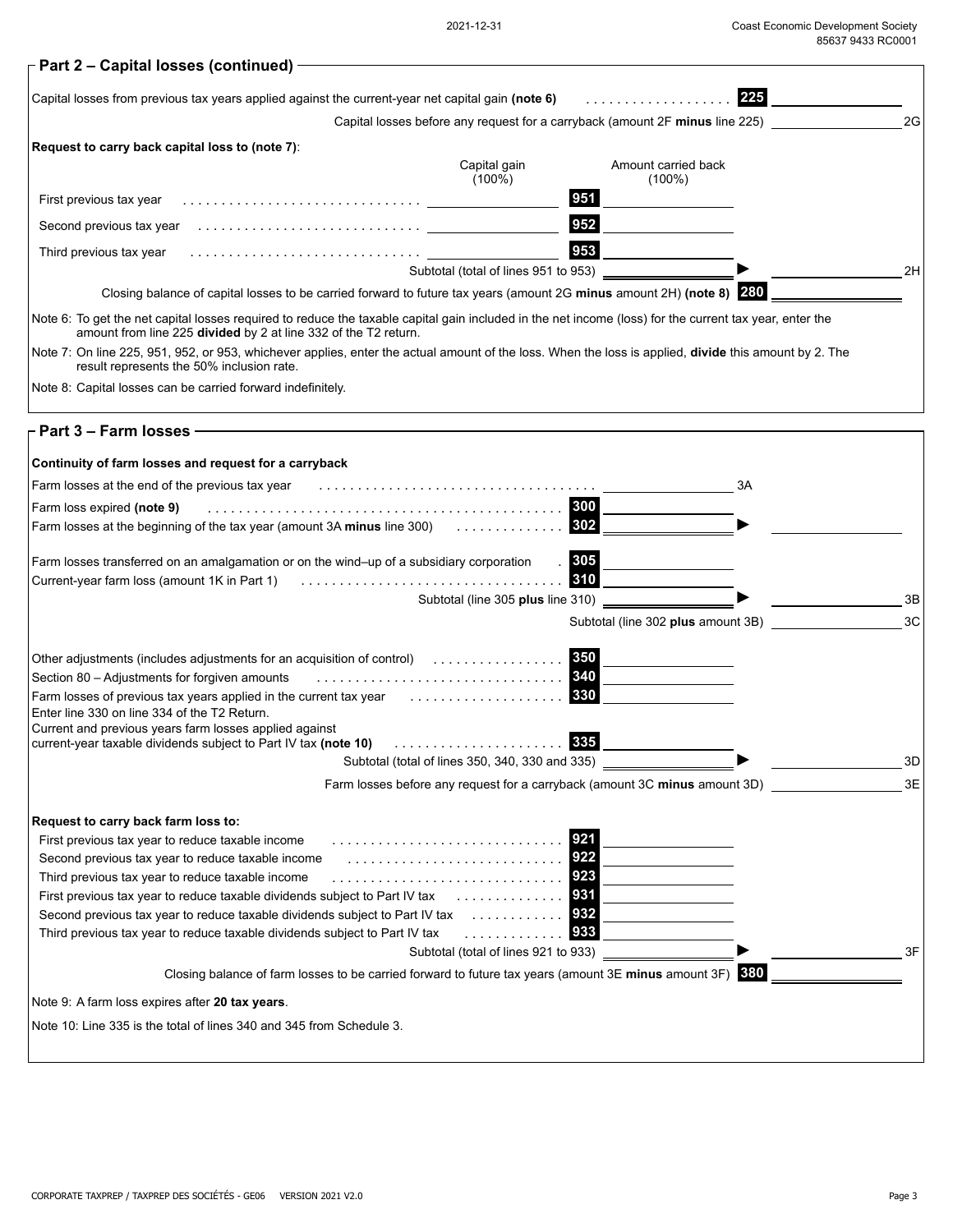| <b>Current-year restricted farm loss</b>                         |                                  |                                                                                                                     |                                                                                                                          |                                    |          |
|------------------------------------------------------------------|----------------------------------|---------------------------------------------------------------------------------------------------------------------|--------------------------------------------------------------------------------------------------------------------------|------------------------------------|----------|
| Total losses for the year from farming business                  |                                  |                                                                                                                     |                                                                                                                          | 485                                |          |
|                                                                  | $(\text{line } 485$ $-$ \$2,500) | divided by $2 \ldots \ldots \ldots$ 4A                                                                              |                                                                                                                          |                                    |          |
|                                                                  |                                  | Amount 4A or $\$\  \  \, 15,000\,$ , whichever is less $\;\;\ldots\ldots\ldots\ldots\ldots\;$                       |                                                                                                                          | 4B                                 |          |
|                                                                  |                                  |                                                                                                                     |                                                                                                                          | 2,500 <sub>4C</sub>                |          |
|                                                                  |                                  |                                                                                                                     | Subtotal (amount 4B plus amount 4C) <u>_____________________2,500</u>                                                    |                                    | 2,500 4D |
|                                                                  |                                  |                                                                                                                     | Current-year restricted farm loss (line 485 minus amount 4D) _                                                           |                                    | 4E       |
| Continuity of restricted farm losses and request for a carryback |                                  |                                                                                                                     |                                                                                                                          |                                    |          |
| Restricted farm losses at the end of the previous tax year       |                                  |                                                                                                                     |                                                                                                                          | 4F                                 |          |
| Restricted farm loss expired (note 11)                           |                                  |                                                                                                                     |                                                                                                                          |                                    |          |
|                                                                  |                                  | Restricted farm losses at the beginning of the tax year (amount 4F minus line 400)                                  | 402                                                                                                                      |                                    |          |
|                                                                  |                                  | Restricted farm losses transferred on an amalgamation or on the wind-up                                             |                                                                                                                          |                                    |          |
| of a subsidiary corporation                                      |                                  |                                                                                                                     | 405                                                                                                                      |                                    |          |
|                                                                  |                                  |                                                                                                                     | 410                                                                                                                      |                                    |          |
|                                                                  |                                  | Enter line 410 on line 233 of Schedule 1, Net Income (Loss) for Income Tax Purposes.                                |                                                                                                                          |                                    |          |
|                                                                  |                                  |                                                                                                                     |                                                                                                                          |                                    | 4G       |
|                                                                  |                                  |                                                                                                                     |                                                                                                                          | Subtotal (line 402 plus amount 4G) | 4H       |
|                                                                  |                                  | Restricted farm losses from previous tax years applied against current farming income                               | <b>430</b>                                                                                                               |                                    |          |
| Enter line 430 on line 333 of the T2 return.                     |                                  |                                                                                                                     |                                                                                                                          |                                    |          |
|                                                                  |                                  |                                                                                                                     | 440                                                                                                                      |                                    |          |
| Other adjustments                                                |                                  |                                                                                                                     | 450                                                                                                                      |                                    |          |
|                                                                  |                                  |                                                                                                                     | Subtotal (total of lines 430 to 450) _                                                                                   |                                    | 41       |
|                                                                  |                                  | Restricted farm losses before any request for a carryback (amount 4H minus amount 4I)                               |                                                                                                                          |                                    | 4J       |
| Request to carry back restricted farm loss to:                   |                                  |                                                                                                                     |                                                                                                                          |                                    |          |
| First previous tax year to reduce farming income                 |                                  |                                                                                                                     | 941                                                                                                                      |                                    |          |
| Second previous tax year to reduce farming income                |                                  |                                                                                                                     | 042                                                                                                                      |                                    |          |
| Third previous tax year to reduce farming income                 |                                  |                                                                                                                     | 943                                                                                                                      |                                    |          |
|                                                                  |                                  |                                                                                                                     | Subtotal (total of lines 941 to 943) ____________                                                                        |                                    | 4K       |
|                                                                  |                                  | Closing balance of restricted farm losses to be carried forward to future tax years (amount 4J minus amount 4K) 480 |                                                                                                                          |                                    |          |
| Note                                                             |                                  |                                                                                                                     | The total losses for the year from all farming businesses are calculated without including scientific research expenses. |                                    |          |
|                                                                  |                                  |                                                                                                                     |                                                                                                                          |                                    |          |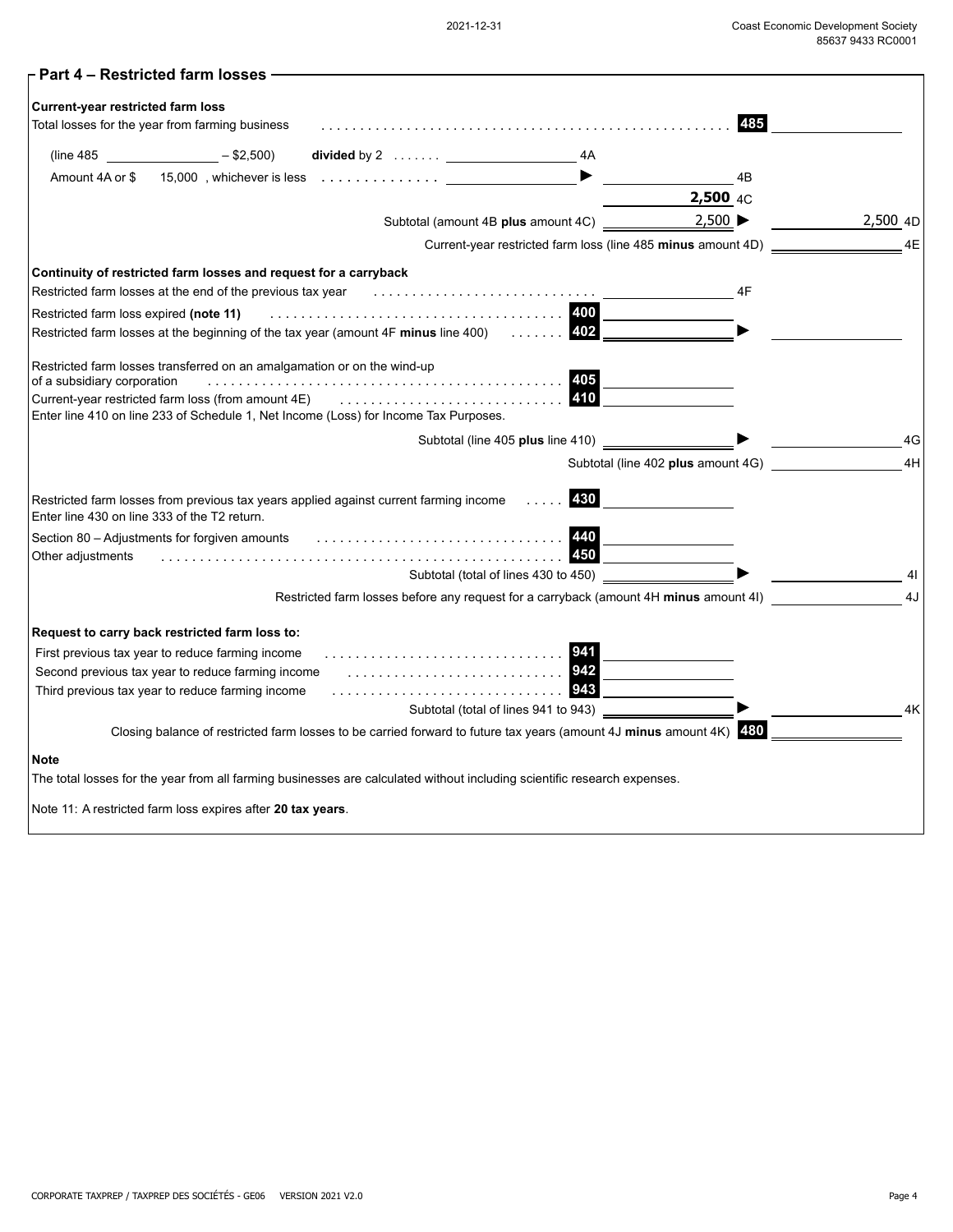| 2021-12-31 |
|------------|
|------------|

| $\mathop{\rule{0pt}{0.5pt}\raisebox{0pt}{\text{--}}}\,$ Part 5 – Listed personal property losses –                                                            |    |
|---------------------------------------------------------------------------------------------------------------------------------------------------------------|----|
| Continuity of listed personal property loss and request for a carryback                                                                                       |    |
| Listed personal property losses at the end of the previous tax year $\ldots \ldots \ldots \ldots \ldots \ldots$<br>5A                                         |    |
| 500<br>Listed personal property loss expired (note 12) Almarcondum contracts and contract the set of the set of the s                                         |    |
| 502<br>Listed personal property losses at the beginning of the tax year (amount 5A minus line 500)                                                            |    |
| 510<br>Current-year listed personal property loss (from Schedule 6)                                                                                           |    |
| Subtotal (line 502 plus line 510)                                                                                                                             | 5B |
| Listed personal property losses from previous tax years applied against listed<br>530<br>personal property gains<br>Enter line 530 on line 655 of Schedule 6. |    |
| 550<br>Other adjustments                                                                                                                                      |    |
| Subtotal (line 530 plus line 550) _                                                                                                                           | 5C |
| Listed personal property losses remaining before any request for a carryback (amount 5B minus amount 5C)                                                      | 5D |
| Request to carry back listed personal property loss to:                                                                                                       |    |
| First previous tax year to reduce listed personal property gains                                                                                              |    |
| Second previous tax year to reduce listed personal property gains                                                                                             |    |
| 963<br>Third previous tax year to reduce listed personal property gains                                                                                       |    |
| Subtotal (total of lines 961 to 963) _                                                                                                                        | 5E |
| Closing balance of listed personal property losses to be carried forward to future tax years (amount 5D minus amount 5E) 580                                  |    |
| Note 12: A listed personal property loss expires after 7 tax years.                                                                                           |    |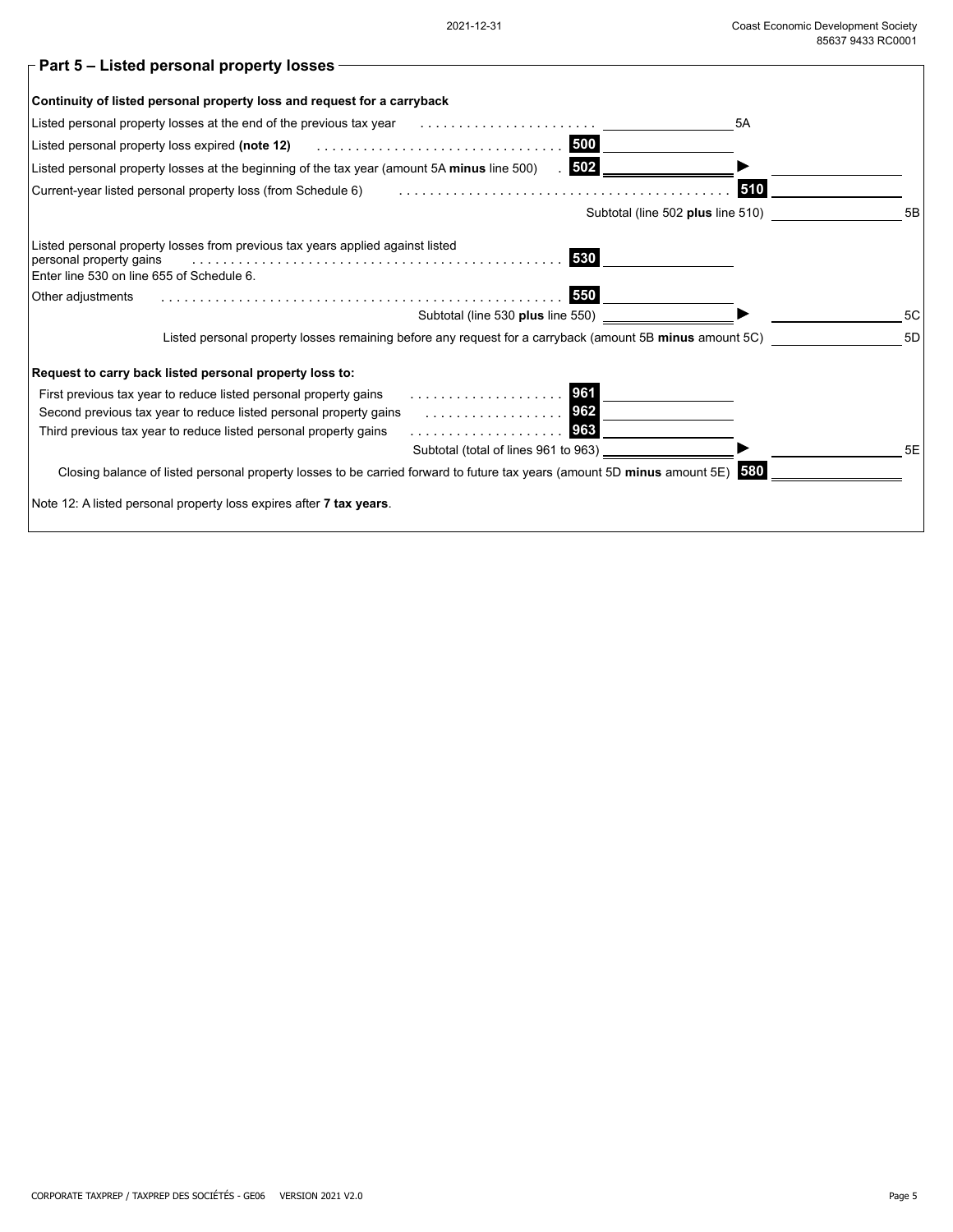|                                                                                              | $\overline{2}$                                                            | 3                                                                                                                                                                   | 4                               | 5                                                                                                                                    | 6                                                                                                                 |     | $\overline{7}$                                                                                                                                                        |  |
|----------------------------------------------------------------------------------------------|---------------------------------------------------------------------------|---------------------------------------------------------------------------------------------------------------------------------------------------------------------|---------------------------------|--------------------------------------------------------------------------------------------------------------------------------------|-------------------------------------------------------------------------------------------------------------------|-----|-----------------------------------------------------------------------------------------------------------------------------------------------------------------------|--|
| Partnership<br>account number                                                                | Tax year<br>ending<br>YYYY/MM/DD                                          | Corporation's<br>share of limited<br>partnership loss                                                                                                               | Corporation's<br>at-risk amount | Total of corporation's<br>share of partnership<br>investment tax credit,<br>farming losses, and<br>resource expenses                 | Column 4 minus<br>column 5<br>(if negative, enter "0")                                                            |     | Current -year<br>limited<br>partnership<br>losses<br>(column 3 minus<br>column 6)                                                                                     |  |
| 600                                                                                          | 602                                                                       | 604                                                                                                                                                                 | 606                             | 608                                                                                                                                  |                                                                                                                   |     | 620                                                                                                                                                                   |  |
|                                                                                              |                                                                           |                                                                                                                                                                     |                                 |                                                                                                                                      |                                                                                                                   |     |                                                                                                                                                                       |  |
|                                                                                              |                                                                           |                                                                                                                                                                     |                                 | Total (enter this amount on line 222 of Schedule 1)                                                                                  |                                                                                                                   |     |                                                                                                                                                                       |  |
| Limited partnership losses from previous tax years that may be applied in the current year - |                                                                           |                                                                                                                                                                     |                                 |                                                                                                                                      |                                                                                                                   |     |                                                                                                                                                                       |  |
| $\mathbf{1}$                                                                                 | 2                                                                         | 3                                                                                                                                                                   | 4                               | 5                                                                                                                                    | 6                                                                                                                 |     | $\overline{7}$                                                                                                                                                        |  |
| Partnership<br>account number                                                                | Tax year<br>ending<br>YYYY/MM/DD                                          | Limited<br>partnership losses<br>at the end of the<br>previous tax year<br>and amounts<br>transferred on an<br>amalgamation or<br>on the wind-up<br>of a subsidiary | Corporation's<br>at-risk amount | Total of corporation's<br>share of partnership<br>investment tax credit,<br>business or property<br>losses, and resource<br>expenses | Column 4 minus<br>column 5<br>(if negative, enter "0")                                                            |     | Limited partnership<br>losses that may be<br>applied in the year<br>(the lesser of<br>columns 3 and 6)                                                                |  |
| 630                                                                                          | 632                                                                       | 634                                                                                                                                                                 | 636                             | 638                                                                                                                                  |                                                                                                                   |     | 650                                                                                                                                                                   |  |
|                                                                                              |                                                                           |                                                                                                                                                                     |                                 |                                                                                                                                      |                                                                                                                   |     |                                                                                                                                                                       |  |
| Continuity of limited partnership losses that can be carried forward to future tax years     |                                                                           |                                                                                                                                                                     |                                 |                                                                                                                                      |                                                                                                                   |     |                                                                                                                                                                       |  |
| $\mathbf 1$                                                                                  | 2                                                                         | 3                                                                                                                                                                   |                                 | 4                                                                                                                                    | 5                                                                                                                 |     | 6                                                                                                                                                                     |  |
| Partnership<br>account number                                                                | Limited partnership<br>losses at the end of<br>the previous tax year      | Limited partnership<br>losses transferred<br>in the year on an<br>amalgamation or on<br>the wind-up of a<br>subsidiary                                              |                                 | Current-year limited<br>partnership losses<br>(from line 620)                                                                        | Limited partnership<br>losses applied in<br>the current year<br>(must be equal to<br>or less than<br>line $650$ ) |     | Current year limited<br>partnership losses<br>closing balance to be carried<br>forward to future years<br>(column 2 plus column 3<br>plus column 4 minus<br>column 5) |  |
| 660                                                                                          | 662                                                                       | 664                                                                                                                                                                 |                                 | 670                                                                                                                                  | 675                                                                                                               |     | 680                                                                                                                                                                   |  |
|                                                                                              |                                                                           |                                                                                                                                                                     |                                 |                                                                                                                                      |                                                                                                                   |     |                                                                                                                                                                       |  |
|                                                                                              |                                                                           |                                                                                                                                                                     |                                 | Total (enter this amount on line 335 of the T2 return)                                                                               |                                                                                                                   |     |                                                                                                                                                                       |  |
| Note<br>If you need more space, you can attach more schedules.                               |                                                                           |                                                                                                                                                                     |                                 |                                                                                                                                      |                                                                                                                   |     |                                                                                                                                                                       |  |
| - Part 8 – Election under paragraph 88(1.1)(f)                                               |                                                                           |                                                                                                                                                                     |                                 |                                                                                                                                      |                                                                                                                   |     |                                                                                                                                                                       |  |
|                                                                                              | If you are making an election under paragraph $88(1.1)(f)$ , tick the box |                                                                                                                                                                     |                                 |                                                                                                                                      |                                                                                                                   | 190 | Yes                                                                                                                                                                   |  |
|                                                                                              |                                                                           |                                                                                                                                                                     |                                 |                                                                                                                                      |                                                                                                                   |     |                                                                                                                                                                       |  |

#### **Note**

This election is only applicable for wind-ups under subsection 88(1) that are reported on Schedule 24, First-Time Filer after Incorporation, Amalgamation, or Winding-up of a Subsidiary into a Parent.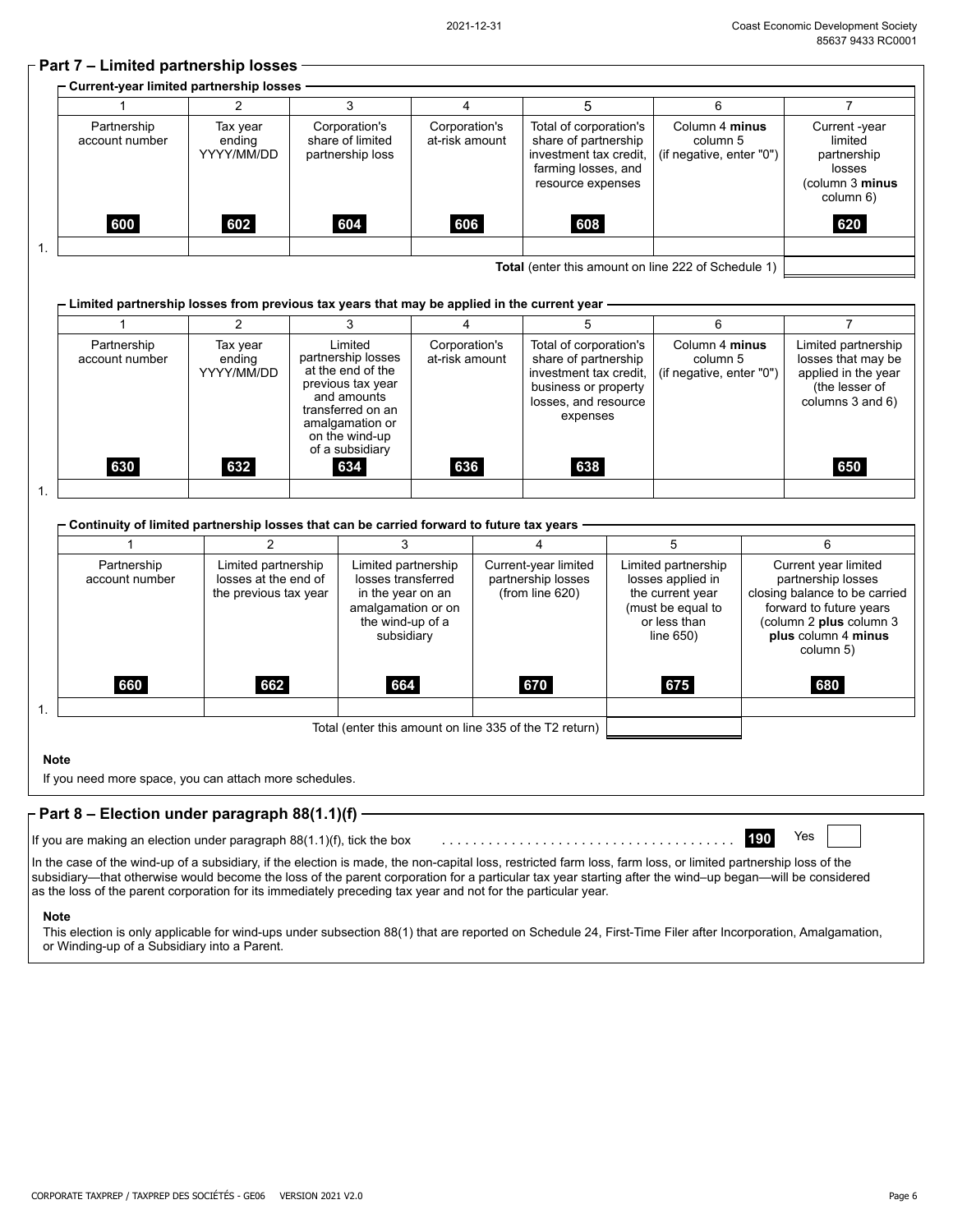# **Non-Capital Loss Continuity Workchart**

#### **Part 6 – Analysis of balance of losses by year of origin**

#### **Non-capital losses**

|                                            | Balance at           | Loss incurred      |                              |                                      |                   | Applied to reduce |                           |
|--------------------------------------------|----------------------|--------------------|------------------------------|--------------------------------------|-------------------|-------------------|---------------------------|
| Year<br>of origin                          | beginning<br>of year | in current<br>year | Adjustments<br>and transfers | Loss<br>carried back<br>Parts I & IV | Taxable<br>income | Part IV<br>tax    | Balance at<br>end of year |
|                                            |                      |                    |                              |                                      |                   |                   |                           |
| Current                                    | N/A                  | 1,425,252          |                              |                                      | N/A               |                   | 1,425,252                 |
| 1st preceding taxation year                |                      |                    |                              |                                      |                   |                   |                           |
| 2020-12-31                                 |                      | N/A                |                              | N/A                                  |                   |                   |                           |
| 2nd preceding taxation year                |                      |                    |                              |                                      |                   |                   |                           |
| 2019-12-31                                 |                      | N/A                |                              | N/A                                  |                   |                   |                           |
| 3rd preceding taxation year                |                      |                    |                              |                                      |                   |                   |                           |
| 2018-12-31                                 |                      | N/A                |                              | N/A                                  |                   |                   |                           |
| 4th preceding taxation year                |                      |                    |                              |                                      |                   |                   |                           |
| 2017-12-31                                 |                      | N/A                |                              | N/A                                  |                   |                   |                           |
| 5th preceding taxation year<br>2016-12-31  |                      | N/A                |                              | N/A                                  |                   |                   |                           |
| 6th preceding taxation year                |                      |                    |                              |                                      |                   |                   |                           |
| 2015-12-31                                 |                      | N/A                |                              | N/A                                  |                   |                   |                           |
| 7th preceding taxation year                |                      |                    |                              |                                      |                   |                   |                           |
| 2014-12-31                                 |                      | N/A                |                              | N/A                                  |                   |                   |                           |
| 8th preceding taxation year                |                      |                    |                              |                                      |                   |                   |                           |
| 2013-12-31                                 |                      | N/A                |                              | N/A                                  |                   |                   |                           |
| 9th preceding taxation year                |                      |                    |                              |                                      |                   |                   |                           |
| 2012-12-31                                 |                      | N/A                |                              | N/A                                  |                   |                   |                           |
| 10th preceding taxation year               |                      |                    |                              |                                      |                   |                   |                           |
| 2011-12-31                                 |                      | N/A                |                              | N/A                                  |                   |                   |                           |
| 11th preceding taxation year               |                      |                    |                              |                                      |                   |                   |                           |
| 2010-12-31                                 |                      | N/A                |                              | N/A                                  |                   |                   |                           |
| 12th preceding taxation year               |                      |                    |                              |                                      |                   |                   |                           |
| 2009-12-31                                 |                      | N/A                |                              | N/A                                  |                   |                   |                           |
| 13th preceding taxation year               |                      |                    |                              |                                      |                   |                   |                           |
| 2008-12-31                                 |                      | N/A                |                              | N/A                                  |                   |                   |                           |
| 14th preceding taxation year               |                      |                    |                              |                                      |                   |                   |                           |
| 2007-12-31                                 |                      | N/A                |                              | N/A                                  |                   |                   |                           |
| 15th preceding taxation year<br>2006-12-31 |                      | N/A                |                              | N/A                                  |                   |                   |                           |
| 16th preceding taxation year               |                      |                    |                              |                                      |                   |                   |                           |
| 2005-12-31                                 |                      | N/A                |                              | N/A                                  |                   |                   |                           |
| 17th preceding taxation year               |                      |                    |                              |                                      |                   |                   |                           |
| 2004-12-31                                 |                      | N/A                |                              | N/A                                  |                   |                   |                           |
| 18th preceding taxation year               |                      |                    |                              |                                      |                   |                   |                           |
| 2003-12-31                                 |                      | N/A                |                              | N/A                                  |                   |                   |                           |
| 19th preceding taxation year               |                      |                    |                              |                                      |                   |                   |                           |
| 2002-12-31                                 |                      | N/A                |                              | N/A                                  |                   |                   |                           |
| 20th preceding taxation year               |                      |                    |                              |                                      |                   |                   |                           |
| 2001-12-31                                 |                      | N/A                |                              | N/A                                  |                   |                   |                           |
|                                            |                      |                    |                              |                                      |                   |                   |                           |
| <b>Total</b>                               |                      | 1,425,252          |                              |                                      |                   |                   | 1,425,252                 |

\* **This balance expires this year and will not be available next year.**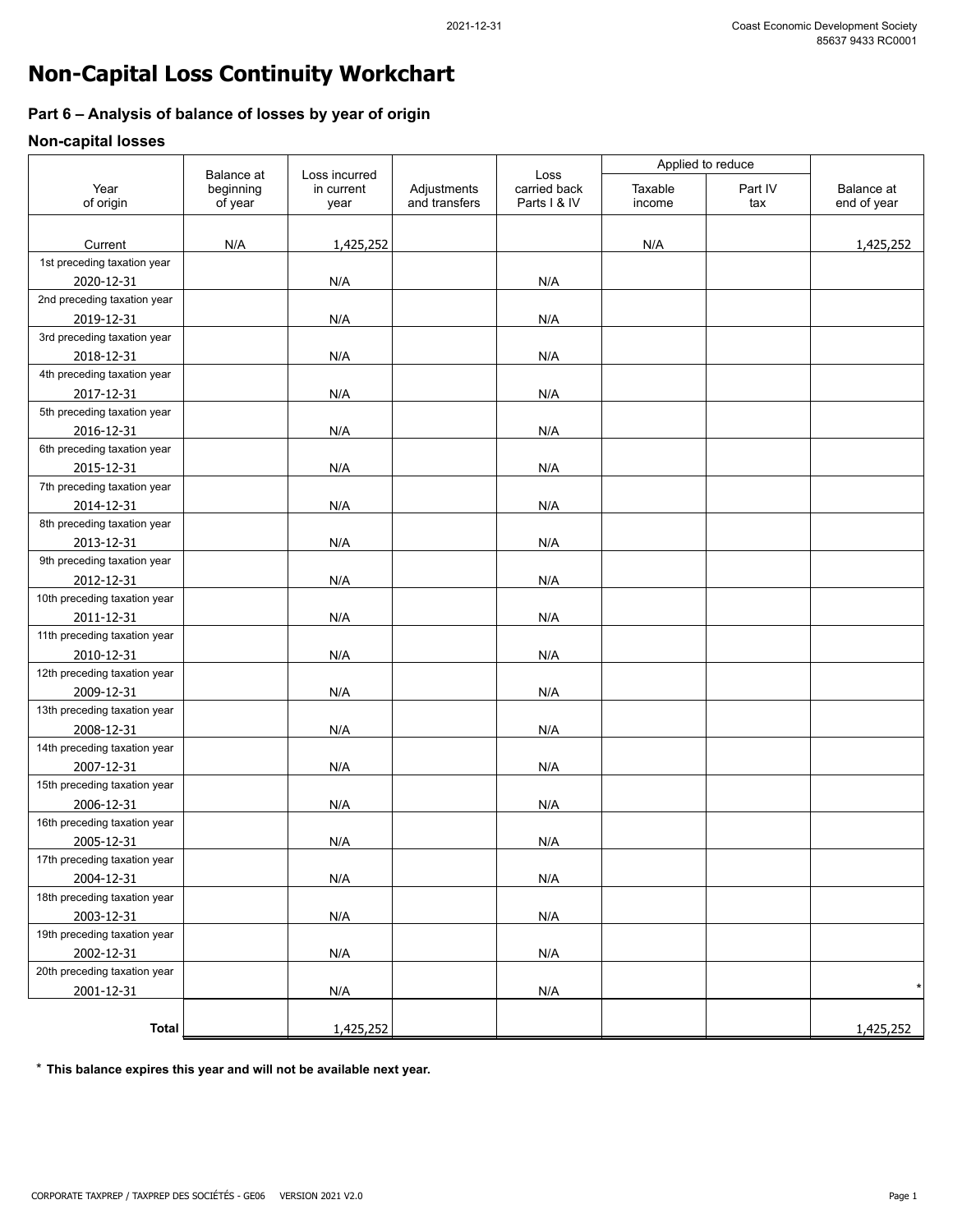# **Example 33**<br>■  $\bullet$  **Schedule 33**<br>Agency du Canada

### **Taxable Capital Employed in Canada** – **Large Corporations**

| Corporation's name                 | Business number   | Tax year-end<br>Year Month Day |
|------------------------------------|-------------------|--------------------------------|
| Coast Economic Development Society | 85637 9433 RC0001 | 2021-12-31                     |

Use this schedule in determining if the total taxable capital employed in Canada of the corporation (other than a financial institution or an insurance corporation) and its related corporations is greater than \$10,000,000.

If the total taxable capital employed in Canada of the corporation and its related corporations is greater than \$10,000,000, file a completed Schedule 33 with your T2 *Corporation Income Tax Return* no later than six months from the end of the tax year.

Unless otherwise noted, all legislative references are to the *Income Tax Act* and the *Income Tax Regulations*.

- Subsection 181(1) defines the terms **financial institution**, **long-term debt**, and **reserves**.
- Subsection 181(3) provides the basis to determine the carrying value of a corporation's assets or any other amount under Part I.3 for its capital, investment allowance, taxable capital, or taxable capital employed in Canada, or for a partnership in which it has an interest.
- If the corporation was a non-resident of Canada throughout the year and carried on a business through a permanent establishment in Canada, go to Part 4, **Taxable capital employed in Canada**.

#### **Part 1 – Capital**

| <b>Add</b> the following year-end amounts:                                                                                                                                                                                                                     |  |
|----------------------------------------------------------------------------------------------------------------------------------------------------------------------------------------------------------------------------------------------------------------|--|
| 101<br>Reserves that have not been deducted in calculating income for the year under Part I                                                                                                                                                                    |  |
| 103<br>Capital stock (or members' contributions if incorporated without share capital)<br>.                                                                                                                                                                    |  |
| 104<br>16,495,836<br>Retained earnings                                                                                                                                                                                                                         |  |
| 105<br>Contributed surplus                                                                                                                                                                                                                                     |  |
| 106<br>Any other surpluses                                                                                                                                                                                                                                     |  |
| 107<br>Deferred unrealized foreign exchange gains                                                                                                                                                                                                              |  |
| 108<br>All loans and advances to the corporation                                                                                                                                                                                                               |  |
| All indebtedness of the corporation represented by bonds, debentures, notes, mortgages,<br>109<br>hypothecary claims, bankers' acceptances, or similar obligations<br>.                                                                                        |  |
| 110<br>Any dividends declared but not paid by the corporation before the end of the year<br>$\mathcal{L}$ . The set of the set of $\mathcal{L}$                                                                                                                |  |
| All other indebtedness of the corporation (other than any indebtedness for a lease)<br>111<br>that has been outstanding for more than 365 days before the end of the year $\ldots \ldots \ldots$                                                               |  |
| The total of all amounts, each of which is the amount, if any, in respect of a partnership in which<br>the corporation held a membership interest at the end of the year, either directly or indirectly<br>112<br>through another partnership (see note below) |  |
| 16,495,836 ▶<br>16,495,836<br>Subtotal (add lines 101 to 112)                                                                                                                                                                                                  |  |

#### **Note:**

Line 112 is determined by the formula  $(A - B) \times C/D$  (as per paragraph 181.2(3)(g)) where:

- A is the total of all amounts that would be determined for lines 101, 107, 108, 109, and 111 in respect of the partnership for its last fiscal period that ends at or before the end of the year if
	- a) those lines applied to partnerships in the same manner that they apply to corporations, and
	- b) those amounts were computed without reference to amounts owing by the partnership

(i) to any corporation that held a membership interest in the partnership either directly or indirectly through another partnership, or (ii) to any partnership in which a corporation described in subparagraph (i) held a membership interest either directly or indirectly through another partnership.

B is the partnership's deferred unrealized foreign exchange losses at the end of the period,

C is the share of the partnership's income or loss for the period to which the corporation is entitled either directly or indirectly through another partnership, and

D is the partnership's income or loss for the period.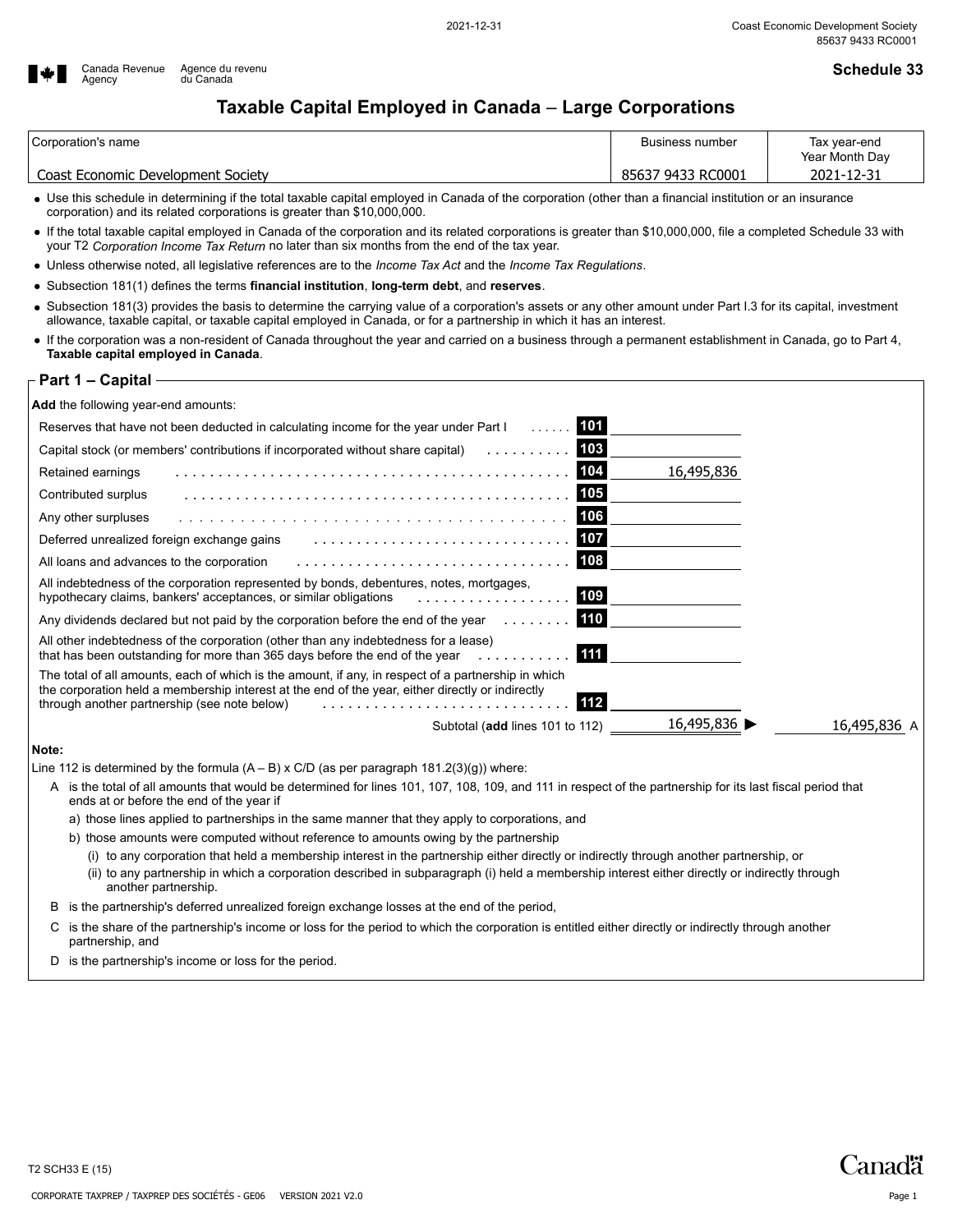#### **Part 1 – Capital (continued)**

|                                                                                                                                                                                                                                     | Subtotal A (from page 1) | 16,495,836 A |
|-------------------------------------------------------------------------------------------------------------------------------------------------------------------------------------------------------------------------------------|--------------------------|--------------|
| <b>Deduct</b> the following amounts:                                                                                                                                                                                                |                          |              |
| 121<br>Deferred tax debit balance at the end of the year                                                                                                                                                                            |                          |              |
| Any deficit deducted in calculating its shareholders' equity (including, for this purpose, the<br>122<br>amount of any provision for the redemption of preferred shares) at the end of the year                                     |                          |              |
| To the extent that the amount may reasonably be regarded as being included in any of lines<br>101 to 112 above for the year, any amount deducted under subsection 135(1) in calculating<br>123<br>income under Part I for the year. |                          |              |
| 124<br>Deferred unrealized foreign exchange losses at the end of the year<br>.                                                                                                                                                      |                          |              |
| Subtotal (add lines 121 to 124)                                                                                                                                                                                                     |                          | R            |
| <b>Capital for the year</b> (amount A minus amount B) (if negative, enter " $0$ ")                                                                                                                                                  | 190                      | 16.495.836   |

#### **Part 2 – Investment allowance**

| <b>Add</b> the carrying value at the end of the year of the following assets of the corporation:                                                                                                                                                                                                                                                                                                          |
|-----------------------------------------------------------------------------------------------------------------------------------------------------------------------------------------------------------------------------------------------------------------------------------------------------------------------------------------------------------------------------------------------------------|
| 401<br>A share of another corporation                                                                                                                                                                                                                                                                                                                                                                     |
| 402<br>A loan or advance to another corporation (other than a financial institution) Fig. All $\alpha$ , $\beta$ , $\beta$ , $\beta$ , $\beta$ , $\beta$ , $\beta$ , $\beta$ , $\beta$ , $\beta$ , $\beta$ , $\beta$ , $\beta$ , $\beta$ , $\beta$ , $\beta$ , $\beta$ , $\beta$ , $\beta$ , $\beta$ , $\beta$ , $\beta$ , $\beta$                                                                        |
| A bond, debenture, note, mortgage, hypothecary claim, or similar obligation of another corporation<br>403<br>(other than a financial institution)                                                                                                                                                                                                                                                         |
| 404<br>Long-term debt of a financial institution                                                                                                                                                                                                                                                                                                                                                          |
| 405<br>A dividend payable on a share of the capital stock of another corporation                                                                                                                                                                                                                                                                                                                          |
| A loan or advance to, or a bond, debenture, note, mortgage, hypothecary claim or similar obligation of, a partnership each<br>member of which was, throughout the year, another corporation (other than a financial institution) that was not exempt from<br>tax under this Part (otherwise than because of paragraph 181.1(3)(d)), or another partnership described in<br>406<br>paragraph 181.2(4)(d.1) |
| 407<br>An interest in a partnership (see note 2 below)                                                                                                                                                                                                                                                                                                                                                    |
| 490<br>Investment allowance for the year (add lines 401 to 407)                                                                                                                                                                                                                                                                                                                                           |
| Notes:                                                                                                                                                                                                                                                                                                                                                                                                    |
| 1. Lines 401 to 405 should not include the carrying value of a share of the capital stock of, a dividend payable by, or indebtedness of a corporation that is<br>exempt from tax under Part I.3 (other than a non-resident corporation that at no time in the year carried on business in Canada through a permanent<br>establishment).                                                                   |
| 2. Where the corporation has an interest in a partnership held either directly or indirectly through another partnership, refer to subsection 181.2(5) for<br>additional rules regarding the carrying value of an interest in a partnership.                                                                                                                                                              |
| 3. Where a trust is used as a conduit for loaning money from a corporation to another related corporation (other than a financial institution), the loan will be<br>considered to have been made directly from the lending corporation to the borrowing corporation. Refer to subsection 181.2(6) for special rules that may<br>apply.                                                                    |
|                                                                                                                                                                                                                                                                                                                                                                                                           |

| $\mathop{\sqsubset}$ Part 3 – Taxable capital –                                                                                                  |              |
|--------------------------------------------------------------------------------------------------------------------------------------------------|--------------|
| Capital for the year (line 190)                                                                                                                  | 16,495,836 ( |
| Deduct: Investment allowance for the year (line 490)                                                                                             |              |
| <b>Taxable capital for the year</b> (amount C minus amount D) (if negative, enter "0") $\ldots \ldots \ldots \ldots \ldots \ldots \ldots \ldots$ | 16,495,836   |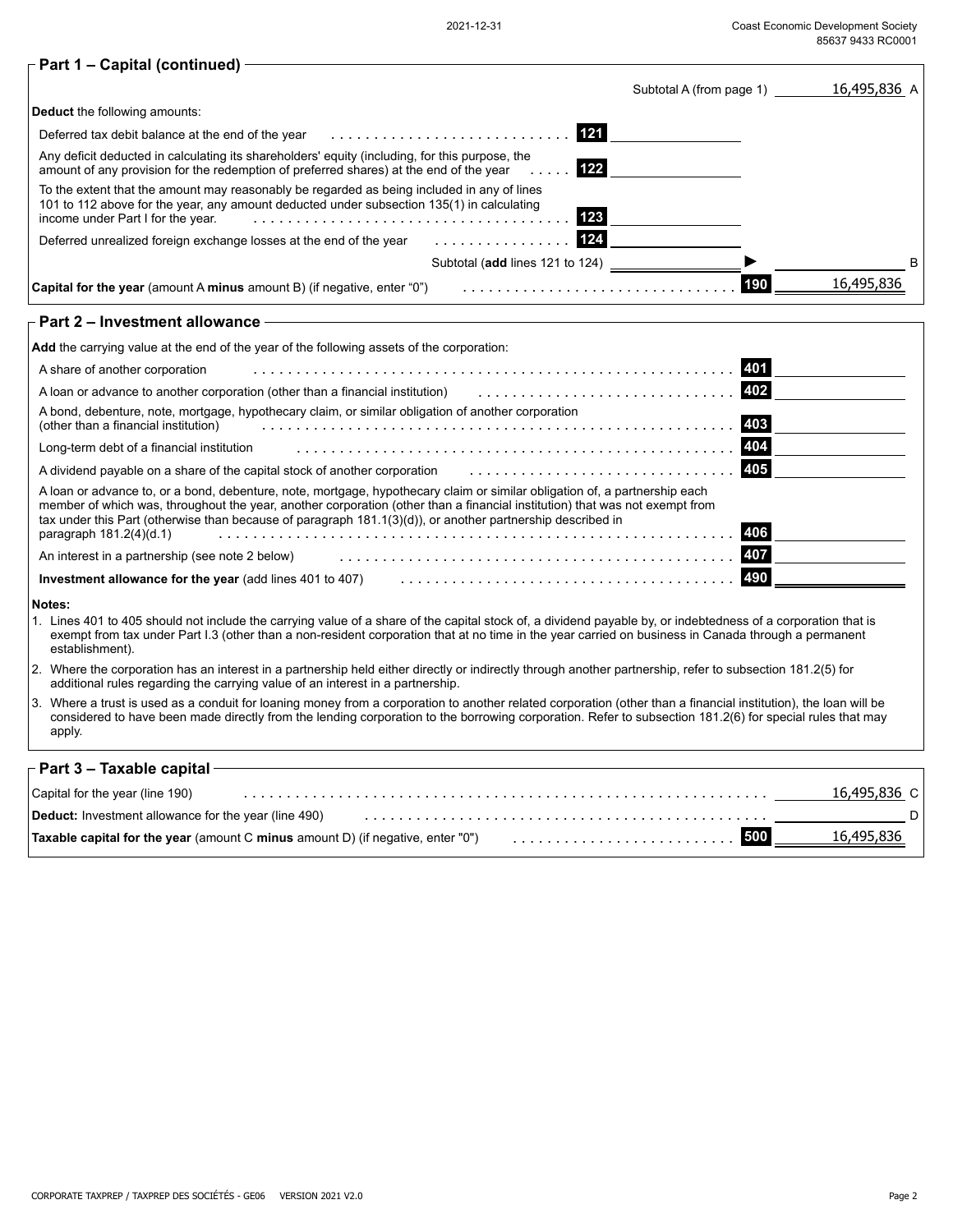|                                                                |                                                    |                                                                                                                                                                                                                                                                                                                                                                            | To be completed by a corporation that was resident in Canada at any time in the year                                                                                                                                                                                                                     |  |
|----------------------------------------------------------------|----------------------------------------------------|----------------------------------------------------------------------------------------------------------------------------------------------------------------------------------------------------------------------------------------------------------------------------------------------------------------------------------------------------------------------------|----------------------------------------------------------------------------------------------------------------------------------------------------------------------------------------------------------------------------------------------------------------------------------------------------------|--|
| Taxable capital for<br>the year (line 500)                     | 16,495,836 x                                       | Taxable income earned<br>610<br>in Canada<br>Taxable income                                                                                                                                                                                                                                                                                                                | Taxable capital<br>16,495,836<br>$1,000 =$ employed in Canada 690<br>1,000                                                                                                                                                                                                                               |  |
|                                                                | to have a taxable income for that year of \$1,000. | Notes: 1. Regulation 8601 gives details on calculating the amount of taxable income earned in Canada.                                                                                                                                                                                                                                                                      | 2. Where a corporation's taxable income for a tax year is "0," it shall, for the purposes of the above calculation, be deemed<br>3. In the case of an airline corporation, Regulation 8601 should be considered when completing the above calculation.                                                   |  |
|                                                                |                                                    | and carried on a business through a permanent establishment in Canada                                                                                                                                                                                                                                                                                                      | To be completed by a corporation that was a non-resident of Canada throughout the year                                                                                                                                                                                                                   |  |
|                                                                |                                                    | held in the year, in the course of carrying on any business during the year through a permanent establishment in Canada                                                                                                                                                                                                                                                    | Total of all amounts each of which is the carrying value at the end of the year of an asset of the corporation used in the year or<br>701                                                                                                                                                                |  |
| <b>Deduct</b> the following amounts:                           |                                                    |                                                                                                                                                                                                                                                                                                                                                                            |                                                                                                                                                                                                                                                                                                          |  |
| on during the year through a permanent establishment in Canada |                                                    | Corporation's indebtedness at the end of the year [other than indebtedness described in any of<br>paragraphs 181.2(3)(c) to (f)] that may reasonably be regarded as relating to a business it carried<br>.                                                                                                                                                                 | 711                                                                                                                                                                                                                                                                                                      |  |
| establishment in Canada                                        |                                                    | Total of all amounts each of which is the carrying value at the end of year of an asset<br>described in subsection 181.2(4) of the corporation that it used in the year, or held in the<br>year, in the course of carrying on any business during the year through a permanent                                                                                             | 712                                                                                                                                                                                                                                                                                                      |  |
|                                                                |                                                    | Total of all amounts each of which is the carrying value at the end of year of an asset of the<br>corporation that is a ship or aircraft the corporation operated in international traffic, or<br>personal or movable property used or held by the corporation in carrying on any business<br>during the year through a permanent establishment in Canada (see note below) | 713                                                                                                                                                                                                                                                                                                      |  |
|                                                                |                                                    |                                                                                                                                                                                                                                                                                                                                                                            | Total deductions (add lines 711, 712, and 713) _____________                                                                                                                                                                                                                                             |  |
|                                                                |                                                    | Taxable capital employed in Canada (line 701 minus amount E) (if negative, enter "0")                                                                                                                                                                                                                                                                                      | 790                                                                                                                                                                                                                                                                                                      |  |
| Note:                                                          |                                                    |                                                                                                                                                                                                                                                                                                                                                                            | Complete line 713 only if the country in which the corporation is resident did not impose a capital tax for the year on similar assets, or a tax for the<br>year on the income from the operation of a ship or aircraft in international traffic, of any corporation resident in Canada during the year. |  |
|                                                                |                                                    | Part 5 - Calculation for purposes of the small business deduction -                                                                                                                                                                                                                                                                                                        |                                                                                                                                                                                                                                                                                                          |  |
|                                                                |                                                    |                                                                                                                                                                                                                                                                                                                                                                            | This part is applicable to corporations that are not associated in the current year, but were associated in the prior year.                                                                                                                                                                              |  |
| Taxable capital employed in Canada (amount from line 690)      |                                                    |                                                                                                                                                                                                                                                                                                                                                                            |                                                                                                                                                                                                                                                                                                          |  |
| Deduct:                                                        |                                                    |                                                                                                                                                                                                                                                                                                                                                                            | 10,000,000 G                                                                                                                                                                                                                                                                                             |  |
|                                                                |                                                    |                                                                                                                                                                                                                                                                                                                                                                            | Excess (amount F minus amount G) (if negative, enter "0") ______________________                                                                                                                                                                                                                         |  |
|                                                                |                                                    | Calculation for purposes of the small business deduction (amount $H \times 0.225\%)$                                                                                                                                                                                                                                                                                       |                                                                                                                                                                                                                                                                                                          |  |

Enter this amount at line 415 of the T2 return.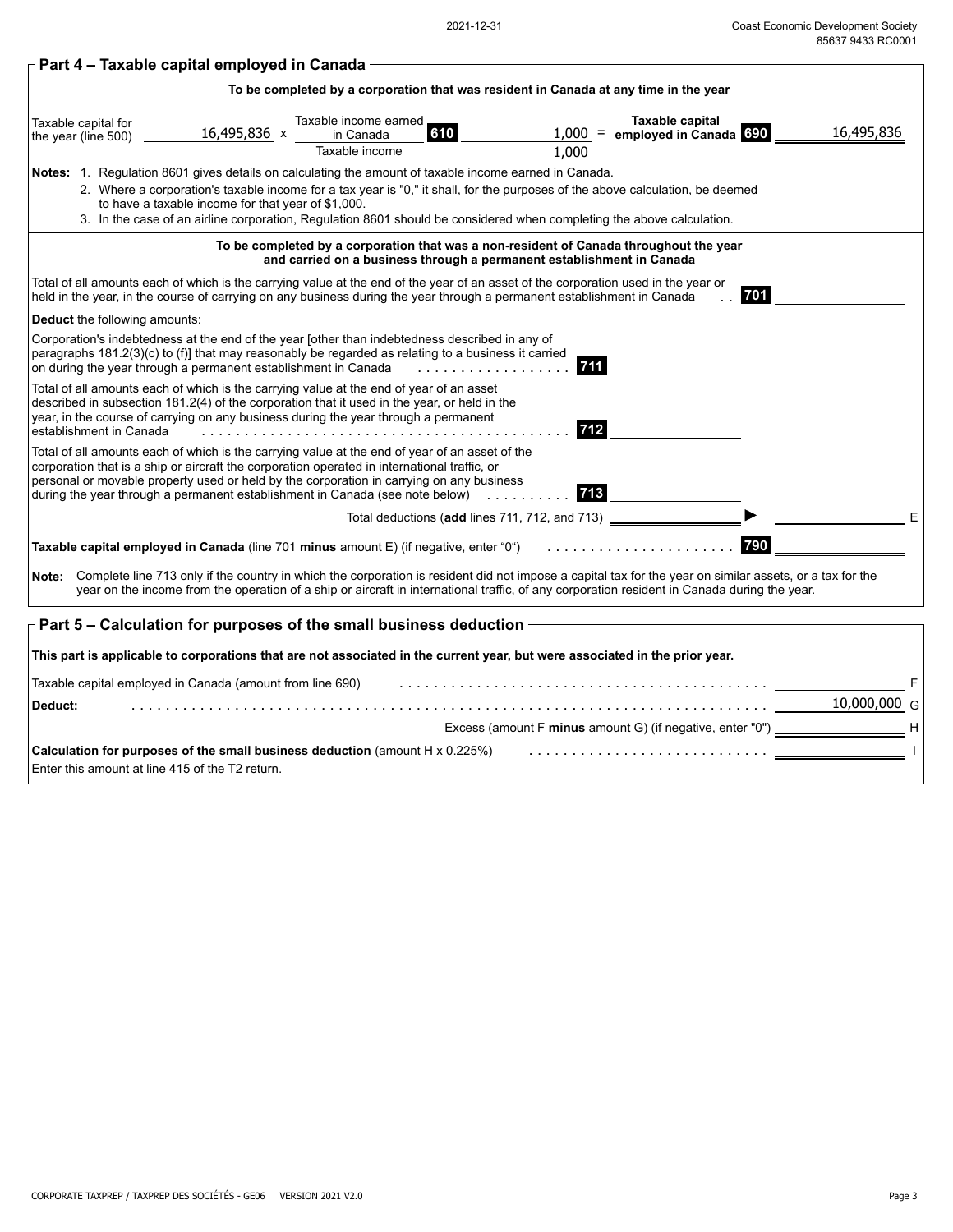| ▌┿┃                | Canada Revenue<br>Agency | Agence du revenu<br>du Canada      |                                                      |                   | <b>SCHEDULE 100</b> |
|--------------------|--------------------------|------------------------------------|------------------------------------------------------|-------------------|---------------------|
|                    | Form identifier 100      |                                    | <b>GENERAL INDEX OF FINANCIAL INFORMATION - GIFI</b> |                   |                     |
| Corporation's name |                          | Business number                    | Tax year end<br>Year Month Day                       |                   |                     |
|                    |                          | Coast Economic Development Society |                                                      | 85637 9433 RC0001 | 2021-12-31          |

#### **Balance sheet information**

| <b>Account</b>     | <b>Description</b>                                                           | <b>GIFI</b>      | <b>Current year</b> | Prior year |
|--------------------|------------------------------------------------------------------------------|------------------|---------------------|------------|
| <b>Assets</b>      |                                                                              |                  |                     |            |
|                    | Total current assets                                                         | $1599 +$         | 8,106,265           | 10,437,419 |
|                    | Total tangible capital assets<br>dia dia dia 49.000 km amin'ny fivondronan-k | 2008             |                     | 11,658     |
|                    | Total accumulated amortization of tangible capital assets<br>.               | 2009             |                     | 11,231     |
|                    | Total intangible capital assets<br>.                                         | 2178             |                     |            |
|                    | Total accumulated amortization of intangible capital assets                  | 2179             |                     |            |
|                    | Total long-term assets<br>.                                                  | 2589             | 11,611,308          | 14,807,705 |
|                    | * Assets held in trust                                                       | 2590             |                     |            |
|                    | Total assets (mandatory field)                                               | 2599<br>$\equiv$ | 19,717,573          | 25,245,551 |
| <b>Liabilities</b> |                                                                              |                  |                     |            |
|                    | <b>Total current liabilities</b>                                             | $3139 +$         | 3,221,737           | 7,066,592  |
|                    | Total long-term liabilities                                                  | 3450             |                     |            |
|                    | * Subordinated debt                                                          | 3460             |                     |            |
|                    | * Amounts held in trust                                                      | 3470             |                     |            |
|                    | Total liabilities (mandatory field)                                          | $3499 =$         | 3,221,737           | 7,066,592  |
|                    | <b>Shareholder equity</b>                                                    |                  |                     |            |
|                    | Total shareholder equity (mandatory field)                                   | $3620 +$         | 16,495,836          | 18,178,959 |
|                    | Total liabilities and shareholder equity                                     | $3640 =$         | 19,717,573          | 25,245,551 |
|                    | <b>Retained earnings</b>                                                     |                  |                     |            |
|                    | Retained earnings/deficit - end (mandatory field)                            | 3849<br>$\equiv$ | 16,495,836          | 18,178,959 |

**\*** Generic item

PREPARED SOLELY FOR INCOME TAX PURPOSES WITHOUT AUDIT OR REVIEW FROM INFORMATION PROVIDED BY THE TAXPAYER.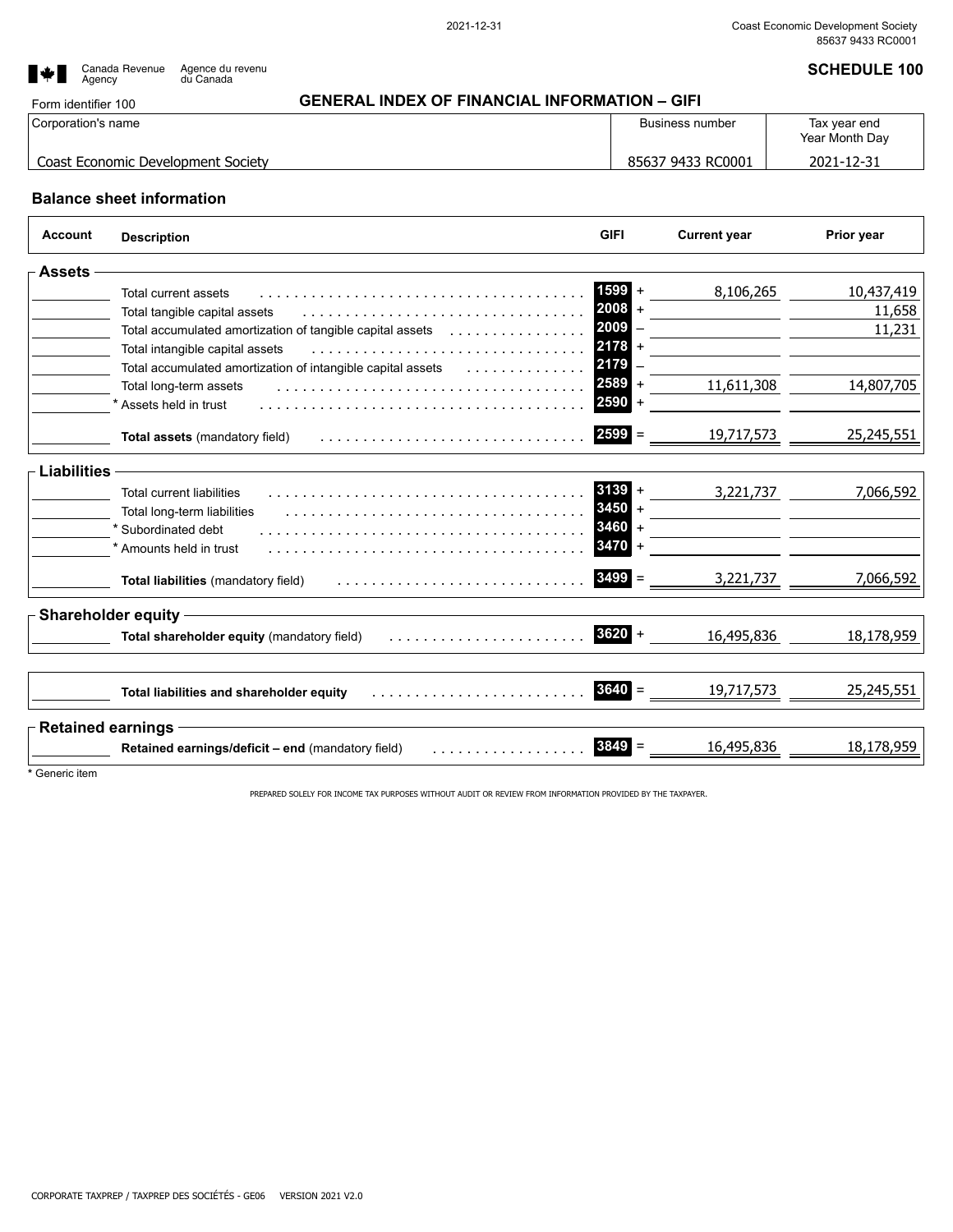| Form identifier 125               | <b>GENERAL INDEX OF FINANCIAL INFORMATION - GIFI</b>                         |                   |                        |                |
|-----------------------------------|------------------------------------------------------------------------------|-------------------|------------------------|----------------|
| Corporation's name                |                                                                              |                   | <b>Business number</b> | Tax year-end   |
|                                   |                                                                              |                   |                        | Year Month Day |
|                                   | Coast Economic Development Society                                           |                   | 85637 9433 RC0001      | 2021-12-31     |
|                                   | Income statement information                                                 |                   |                        |                |
| <b>Description</b>                | <b>GIFI</b>                                                                  |                   |                        |                |
| Operating name<br>Sequence number | 0001<br>.<br>0002<br>Description of the operation<br>0003<br>01<br>$\cdots$  |                   |                        |                |
| <b>Account</b>                    | <b>Description</b>                                                           | <b>GIFI</b>       | <b>Current year</b>    | Prior year     |
|                                   | Income statement information                                                 |                   |                        |                |
|                                   | Total sales of goods and services                                            | $8089 +$          |                        |                |
|                                   | Cost of sales                                                                | 8518              |                        |                |
|                                   | Gross profit/loss                                                            | 8519<br>$\equiv$  |                        |                |
|                                   | Cost of sales                                                                | $8518 -$          |                        |                |
|                                   | Total operating expenses                                                     | 9367<br>$\ddot{}$ | 1,861,623              | 12,306,175     |
|                                   | Total expenses (mandatory field)                                             | 9368<br>$\equiv$  | 1,861,623              | 12,306,175     |
|                                   | Total revenue (mandatory field)                                              | 8299<br>$\ddot{}$ | 178,500                | 851,924        |
|                                   | Total expenses (mandatory field)                                             | 9368              | 1,861,623              | 12,306,175     |
|                                   | Net non-farming income                                                       | 9369<br>Ξ         | $-1,683,123$           | $-11,454,251$  |
|                                   | Farming income statement information                                         |                   |                        |                |
|                                   | Total farm revenue (mandatory field)                                         | 9659<br>$\ddot{}$ |                        |                |
|                                   | Total farm expenses (mandatory field)                                        | 9898              |                        |                |
|                                   | Net farm income                                                              | 9899              |                        |                |
|                                   | Net income/loss before taxes and extraordinary items                         | $9970 =$          | $-1,683,123$           | $-11,454,251$  |
|                                   | Total - other comprehensive income                                           | $9998 =$          |                        |                |
|                                   |                                                                              |                   |                        |                |
|                                   | <b>Extraordinary items and income (linked to Schedule 140)</b>               | 9975              |                        |                |
|                                   | Extraordinary item(s)                                                        | 9976              |                        |                |
|                                   | Legal settlements                                                            | 9980              |                        |                |
|                                   | Unrealized gains/losses<br>Unusual items                                     | 9985              |                        |                |
|                                   |                                                                              | 9990              |                        |                |
|                                   |                                                                              |                   |                        |                |
|                                   | Current income taxes                                                         |                   |                        |                |
|                                   | Future (deferred) income tax provision<br>Total - Other comprehensive income | 9995<br>9998      |                        |                |

PREPARED SOLELY FOR INCOME TAX PURPOSES WITHOUT AUDIT OR REVIEW FROM INFORMATION PROVIDED BY THE TAXPAYER.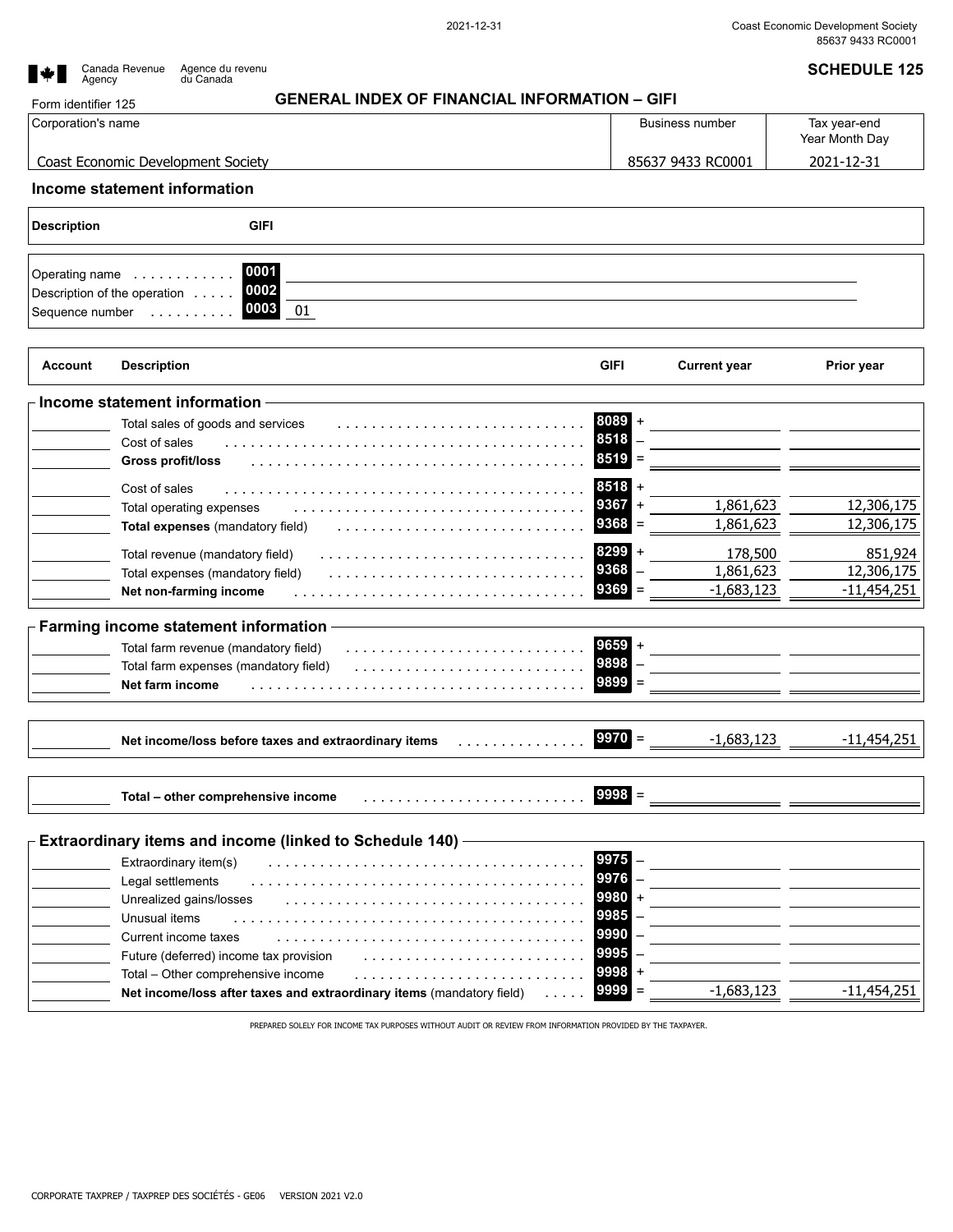# **Example 3 Schedule 141**<br>■ Agency du Canada Revenu du Canada en la canada en la canada en la canada en la canada en la canada en la cana<br>■ Agency du Canada en la canada en la canada en la canada en la canada en la canada

#### **Notes Checklist**

| Corporation's name                 | Business number   | Tax Year End   |
|------------------------------------|-------------------|----------------|
|                                    |                   | Year Month Day |
| Coast Economic Development Society | 85637 9433 RC0001 | 2021-12-31     |
|                                    |                   |                |

Parts 1, 2, and 3 of this schedule must be completed from the perspective of the person (referred to in these parts as the **accountant**) who prepared or reported on the financial statements. If the person preparing the tax return is not the accountant referred to above, they must still complete Parts 1, 2, 3, and 4, as applicable.

- For more information, see Guide RC4088, General Index of Financial Information (GIFI) and T4012, T2 Corporation Income Tax Guide.
- Complete this schedule and include it with your T2 return along with the other GIFI schedules.

#### $\mathop{\rule{0pt}{0pt}\text{--}}$  Part 1 – Information on the accountant who prepared or reported on the financial statements  $\cdot$

| Does the accountant have a professional designation? |  | No       |
|------------------------------------------------------|--|----------|
| Is the accountant connected* with the corporation?   |  | $No$ $X$ |

#### **Note**

If the accountant does not have a professional designation **or** is connected to the corporation, you do not have to complete Parts 2 and 3 of this schedule. However, you **do have** to complete Part 4, as applicable.

\*A person connected with a corporation can be: (i) a shareholder of the corporation who owns more than 10% of the common shares; (ii) a director, an officer, or an employee of the corporation; or (iii) a person not dealing at arm's length with the corporation.

#### **Part 2 – Type of involvement with the financial statements**

Choose the option that represents the highest level of involvement of the accountant: **198**

| Completed an auditor's report        |  |
|--------------------------------------|--|
| Completed a review engagement report |  |
| Conducted a compilation engagement   |  |

#### **Part 3 – Reservations**

| If you selected option 1 or 2 under Type of involvement with the financial statements above, answer the following question:                                         |  |
|---------------------------------------------------------------------------------------------------------------------------------------------------------------------|--|
| Has the accountant expressed a reservation?<br>Yes<br>No.                                                                                                           |  |
| $\Gamma$ Part 4 – Other information                                                                                                                                 |  |
| If you have a professional designation and are not the accountant associated with the financial statements in Part 1 above, choose one of the<br>following options: |  |
| Prepared the tax return (financial statements prepared by client)                                                                                                   |  |
| .<br>Prepared the tax return and the financial information contained therein (financial statements have not been prepared)                                          |  |
| Yes $ X $<br>  101<br>Were notes to the financial statements prepared?<br>No.                                                                                       |  |
| If yes, complete lines 104 to 107 below:                                                                                                                            |  |
| Are subsequent events mentioned in the notes?<br>Yes<br>N٥                                                                                                          |  |

Is re-evaluation of asset information mentioned in the notes?  $\ldots \ldots \ldots \ldots \ldots \ldots \ldots \ldots \ldots \ldots \ldots$ 

Is information regarding commitments mentioned in the notes? . . . . . . . . . . . . . . . . . . . . . . . . . . . . . . . . . . . . **107** Yes No Does the corporation have investments in joint venture(s) or partnership(s)? . . . . . . . . . . . . . . . . . . . . . . . . . . . . **108** Yes No

Is contingent liability information mentioned in the notes? **All and State Information** of the setting of the Settingent liability information mentioned in the notes? All and successive in the setting of the setting of the

 $N<sub>o</sub>$   $\mathbf{X}$ **X X X**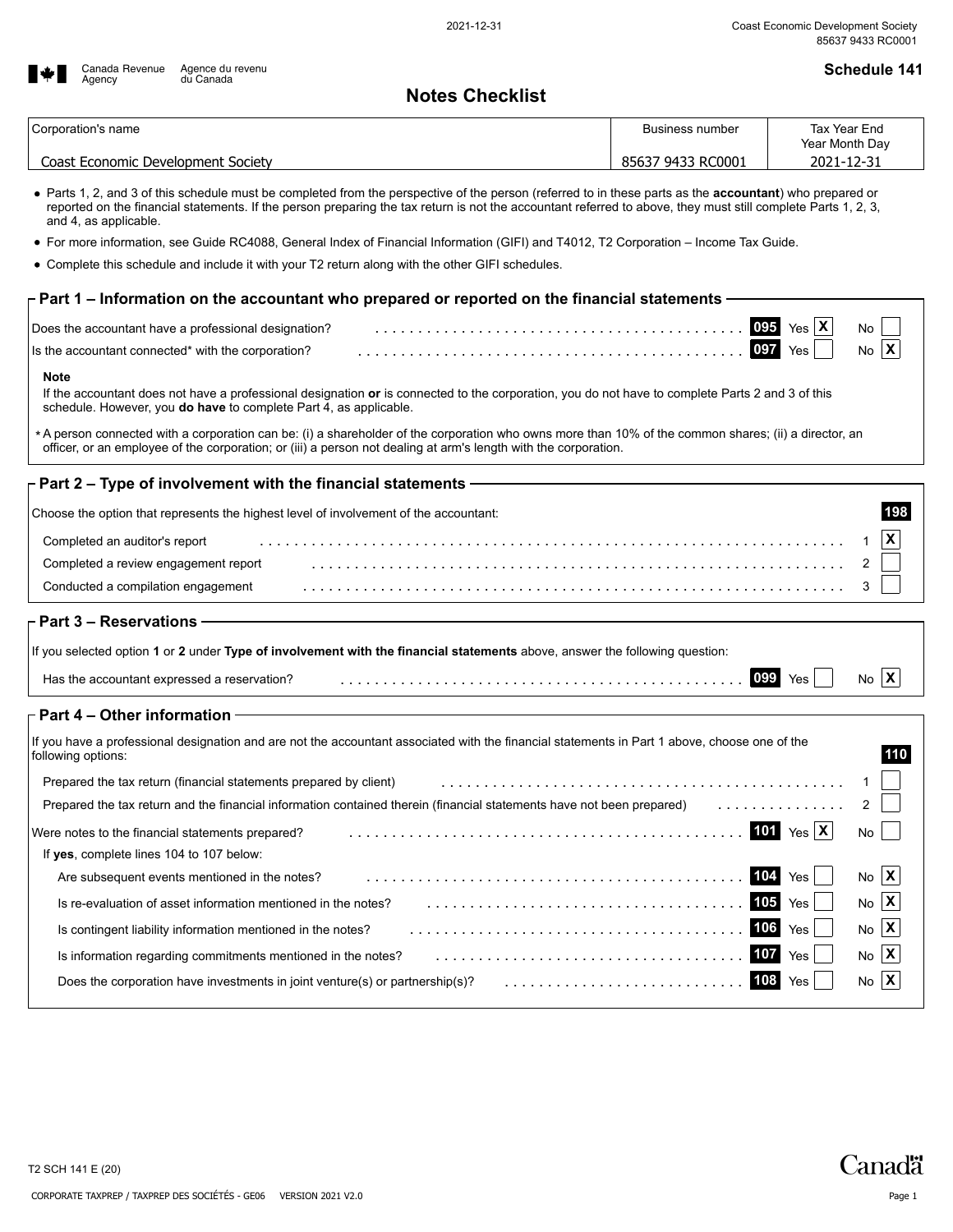#### **Part 4 – Other information (continued) Impairment and fair value changes** In any of the following assets, was an amount recognized in net income or other comprehensive income (OCI) as a result of an impairment loss in the tax year, a reversal of an impairment loss recognized in a previous tax year, or a<br>change in fair value during the tax year? change in fair value during the tax year? . . . . . . . . . . . . . . . . . . . . . . . . . . . . . . . . . . . . . . . . . . . . . . . . . . . . **200** Yes No If **yes**, enter the amount recognized: **In net income** Increase (decrease) **In OCI** Increase (decrease) **200**  $Y_{\text{es}}|X|$ Property, plant, and equipment . . . . . . . . . . . . . . . . **210 211** Intangible assets . . . . . . . . . . . . . . . . . . . . . . . . **215 216** Investment property . . . . . . . . . . . . . . . . . . . . . . **220** Biological assets . . . . . . . . . . . . . . . . . . . . . . . . **225** Financial instruments . . . . . . . . . . . . . . . . . . . . . . **230 231** Other . . . . . . . . . . . . . . . . . . . . . . . . . . . . . . . **235 236** -257,871 **Financial instruments** Did the corporation derecognize any financial instrument(s) during the tax year (other than trade receivables)? . . . . . . . . . . **250** Yes No Did the corporation apply hedge accounting during the tax year? . . . . . . . . . . . . . . . . . . . . . . . . . . . . . . . . . . . . . **255** Yes No Did the corporation discontinue hedge accounting during the tax year? . . . . . . . . . . . . . . . . . . . . . . . . . . . . . . . . . . **260** Yes No **X X X Adjustments to opening equity** Was an amount included in the opening balance of retained earnings or equity, in order to correct an error, to<br>recognize a change in accounting policy, or to adopt a new accounting standard in the current tax vear? recognize a change in accounting policy, or to adopt a new accounting standard in the current tax year? . . . . . . . . . . . . . . . **265** Yes If **yes**, you have to maintain a separate reconciliation. **X**

CORPORATE TAXPREP / TAXPREP DES SOCIÉTÉS - GE06 VERSION 2021 V2.0 Page 2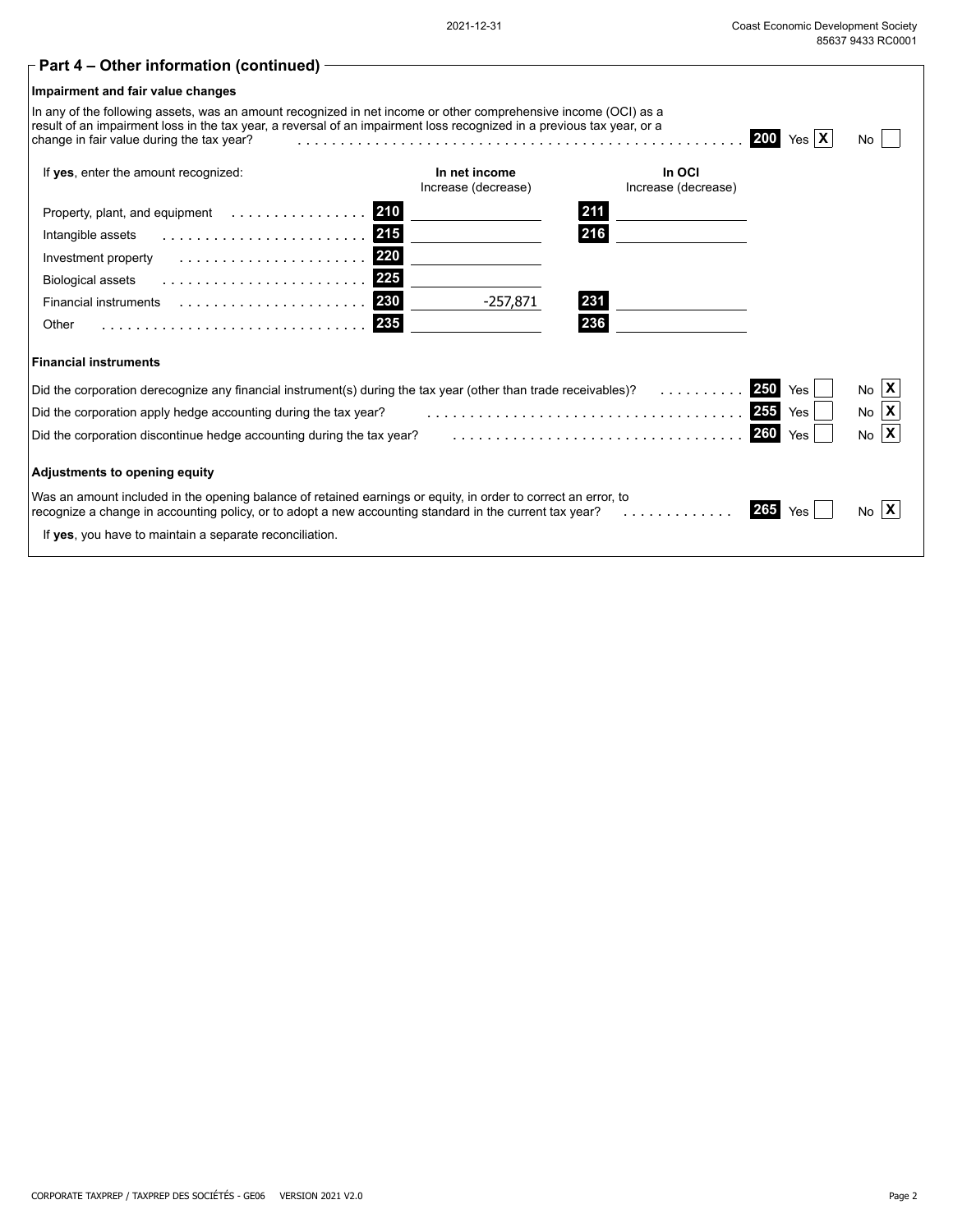**Do not use this area**



### **Non-Profit Organization (NPO) Information Return**

This return is for:

- $-$  non-profit organizations (NPOs) described in paragraph 149(1)(l) of the Income Tax Act
- $-$  organizations described in paragraph 149(1)(e) of the Act (agricultural organizations, boards of trade or chambers of commerce)
- An organization has to file this return if one of the following applies:
	- $-$  it received or is entitled to receive taxable dividends, interest, rentals or royalties totalling more than \$10,000 in the fiscal period
	- $-$  it owned assets valued at more than \$200,000 at the end of the immediately preceding fiscal period  $\,$
	- it had to file an NPO information return for a previous fiscal period
- To determine if the organization you represent has to complete this return, see T4117, Income Tax Guide to the Non-Profit Organization (NPO) Information Return
- Mail your completed return to: Jonquière Tax Centre, T1044 Program, PO Box 1300 LCD Jonquière, Jonquière QC G7S 0L5

| Year<br>Month<br>Day                |    | Month<br>Year | Day      |                |                 |                                                                                                                |                                                                                                                                                          |
|-------------------------------------|----|---------------|----------|----------------|-----------------|----------------------------------------------------------------------------------------------------------------|----------------------------------------------------------------------------------------------------------------------------------------------------------|
| 2021-01-01                          | to | 2021-12-31    |          |                |                 |                                                                                                                |                                                                                                                                                          |
|                                     |    |               |          |                |                 |                                                                                                                |                                                                                                                                                          |
| Coast Economic Development Society  |    |               |          |                |                 |                                                                                                                |                                                                                                                                                          |
|                                     |    |               |          |                |                 |                                                                                                                |                                                                                                                                                          |
| 750 - 475 West Georgia Street       |    |               |          |                |                 | Yes                                                                                                            | No $\mathbf{X}$                                                                                                                                          |
|                                     |    |               |          |                |                 |                                                                                                                |                                                                                                                                                          |
|                                     |    |               |          | Postal code    |                 |                                                                                                                |                                                                                                                                                          |
|                                     |    |               |          |                |                 |                                                                                                                |                                                                                                                                                          |
|                                     |    | BC            |          | <b>V6B 4M9</b> | 30              |                                                                                                                |                                                                                                                                                          |
| Name and title of person to contact |    |               |          |                |                 |                                                                                                                |                                                                                                                                                          |
|                                     |    |               |          |                |                 |                                                                                                                |                                                                                                                                                          |
|                                     |    |               |          |                |                 |                                                                                                                |                                                                                                                                                          |
|                                     |    |               | Province |                | an explanation. | Business number, if any<br>85637 9433 RC0001<br>Trust number, T3, if any.<br>this organization? If yes, attach | ⊢ Part 1 – Identification<br>Is this the final return to be filed by<br>Type of organization (see guide T4117)<br>Telephone number<br>$(604) 684 - 0223$ |

# **Part 2 – Amounts received during the fiscal period**

| Membership dues, fees, and assessments $\ldots \ldots \ldots \ldots \ldots \ldots \ldots \ldots \ldots \ldots \ldots \ldots \ldots$ |                             |
|-------------------------------------------------------------------------------------------------------------------------------------|-----------------------------|
| Federal, provincial, and municipal grants and payments $\ldots \ldots \ldots \ldots \ldots \ldots \ldots \ldots$                    |                             |
| Interest, taxable dividends, rentals, and royalties $\ldots \ldots \ldots \ldots \ldots \ldots \ldots \ldots \ldots$                | 178,500                     |
| Proceeds of disposition of capital property entering in the set of the set of the set of disposition of capital property            |                             |
| Gross sales and revenues from organizational activities excess to contain the sales and revenues from                               |                             |
| Gifts                                                                                                                               | 105                         |
| Other receipts (specify)                                                                                                            | 106                         |
| Total receipts (add lines 100 to 106)                                                                                               | 178,500<br>178,500 ▶<br>107 |

#### **Part 3 – Statement of assets and liabilities at the end of the fiscal period**

| <b>Assets</b>                                                                                                    |                            |        |
|------------------------------------------------------------------------------------------------------------------|----------------------------|--------|
| Method used to record assets                                                                                     |                            |        |
| Cash and short-term investments                                                                                  | 108<br>7,877,920           |        |
| Amounts receivable from members                                                                                  | 109                        |        |
| Amounts receivable from all others (not included on line 109) $\ldots \ldots \ldots \ldots \ldots \ldots \ldots$ | 220,876                    |        |
| Prepaid expenses                                                                                                 | 7,469                      |        |
| Inventory                                                                                                        | <b>112</b>                 |        |
| Long-term investments                                                                                            | 11,611,308                 |        |
| Fixed assets                                                                                                     | 114                        |        |
| Other assets (specify)                                                                                           | 115                        |        |
|                                                                                                                  | <b>116</b><br>19,717,573 ▶ | 19.717 |
| Liabilities                                                                                                      |                            |        |
| Amounts owing to members                                                                                         | 117                        |        |
| Amounts owing to all others (specify) A/P & Accrued distr.                                                       | 3,221,737<br>118           |        |
| <b>Total liabilities (add lines 117 and 118)</b>                                                                 | 119<br>3,221,737           | 3.221. |